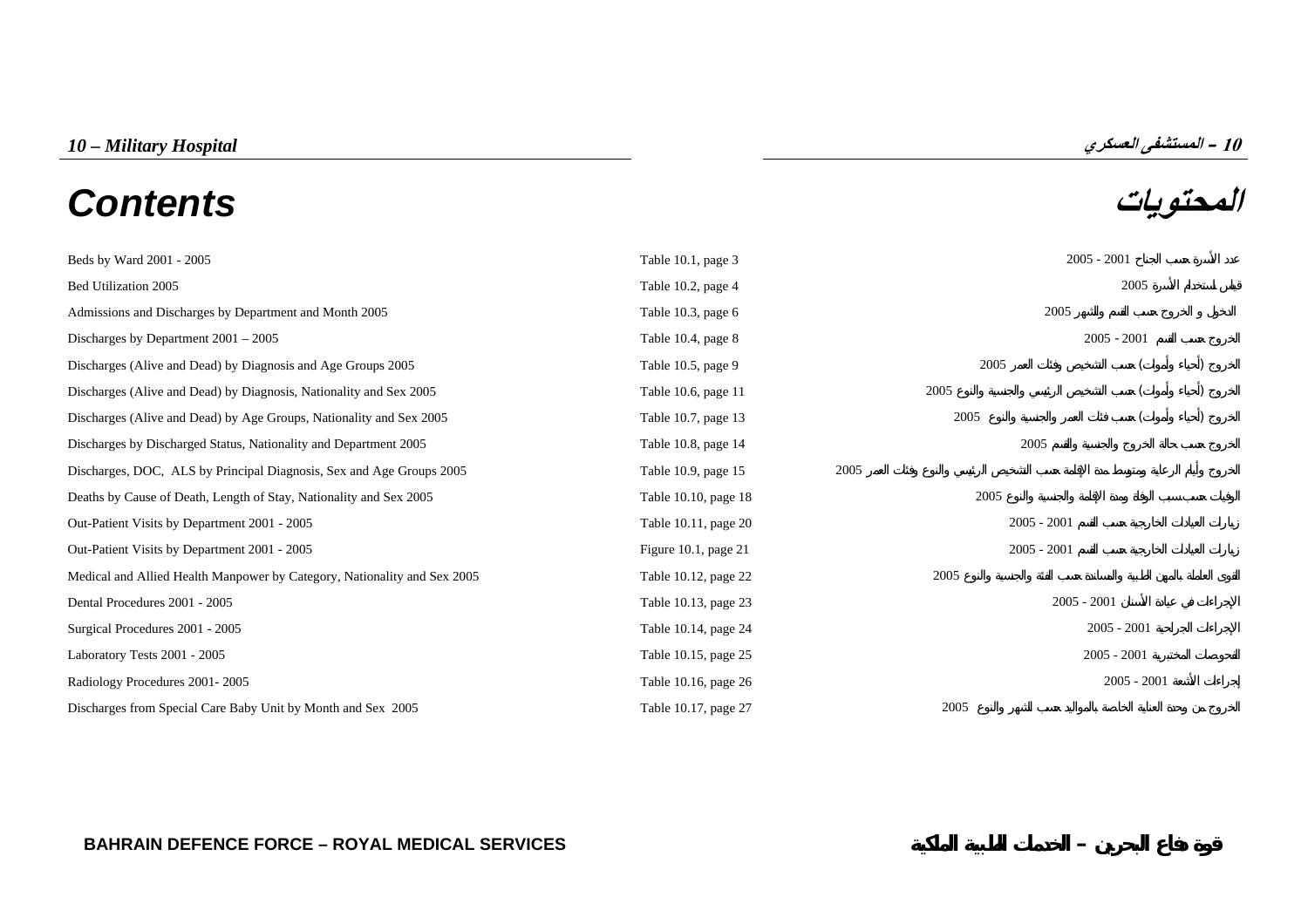#### **2005 - 2001**

**Beds by Ward 2001 - 2005** 

| Ward                              | 2005 | 2004           | 2003      | 2002      | 2001      |         |
|-----------------------------------|------|----------------|-----------|-----------|-----------|---------|
| Amiri & V.I.P.                    |      | $\overline{7}$ | 7         | 7         | 5         |         |
| Officers                          | 12   | 12             | 12        | 12        | 12        |         |
| Medical                           | 40   | 40             | 40        | 40        | 38        |         |
| Neonatal / Special Care Baby Unit | 24   | 24             | 26        | 26        | 26        |         |
| <b>Cardiac Center</b>             |      |                |           |           |           |         |
| Cardiac Intensive Care Unit       | Δ    | 4              |           |           |           |         |
| Cardiac Care Unit                 | 12   | 12             | 12        | 12        | 6         |         |
| Cardiac Ward                      | 49   | 48             | 29        | 27        | 27        |         |
| Chest Pain Clinic                 | 6    | <b>NA</b>      | <b>NA</b> | <b>NA</b> | <b>NA</b> |         |
| Orthopedics                       | 26   | 26             | 24        | 30        | 30        |         |
| Paediatrics                       | 26   | 26             | 26        | 26        | 26        |         |
| Obstetrics & Gynaecology          | 47   | 56             | 57        | 57        | 54        |         |
| General Surgery / Urology         | 30   | 30             | 30        | 54        | 54        |         |
| Intensive Care Unit (ICU)         | 8    | $\overline{7}$ | 7         | 7         |           |         |
| Day Case Unit                     | 16   | 16             | 16        | 16        | 16        |         |
| Accident & Emergency              | 32   | 22             | 12        | 12        | 12        |         |
| Dialysis                          | 16   | 16             | 16        | 15        | 15        |         |
| ENT / Ophthalmology / Dental      | 27   | 29             | 27        | 20        | 20        |         |
| Private ward                      | 5    | 5 <sub>l</sub> | 5         | 5         | <b>NA</b> |         |
| Total *                           | 363  | 356            | 324       | 344       | 323       | $\star$ |

*\* Total excluding beds in Neonatal / SCBU .* . / \*

*Note: Beds are distributed in this table by Wards.* . :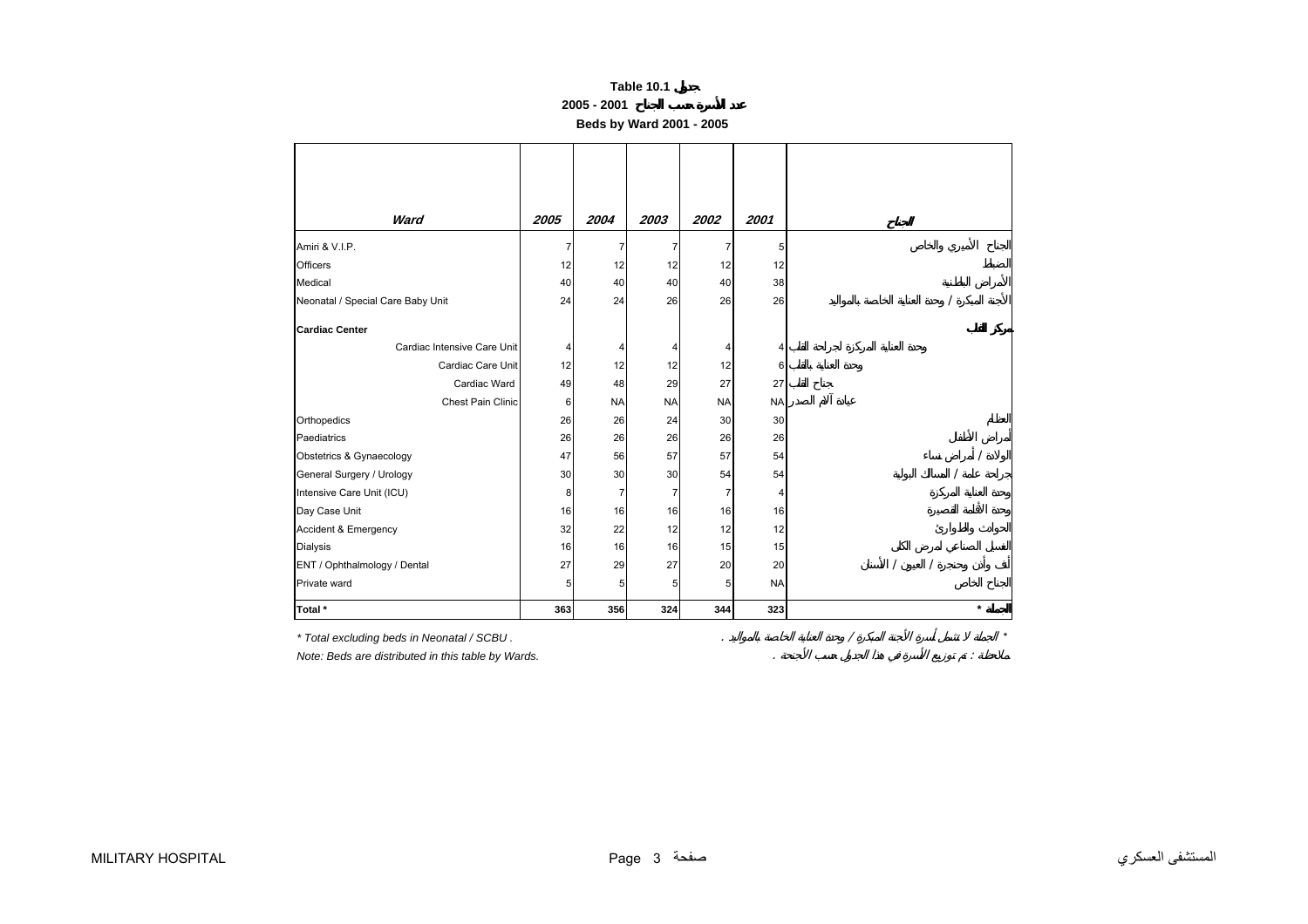#### **2005**

**Bed Utilization 2005**

<span id="page-2-0"></span>

| <b>SCBU</b> | <b>Total</b> | Cardiac<br><b>Surgical</b> | Cardiac<br><b>Medical</b> | <b>Dental</b> | Opthal-<br>mology | <b>E.N.T.</b> | Paed-<br>iatrics | Obs. &<br>Gyne. | Ortho<br>pedic | Surgical &<br>Urology | <b>Medical</b> | <b>Description</b>                   |
|-------------|--------------|----------------------------|---------------------------|---------------|-------------------|---------------|------------------|-----------------|----------------|-----------------------|----------------|--------------------------------------|
| 506         | 28,120       | 615                        | 4,861                     | 353           | 722               | 1,111         | 2,185            | 6,295           | 2,279          | 7,099                 | 2,600          |                                      |
| 446         | 27,808       | 607                        | 4,780                     | 353           | 719               | 1,100         | 2,155            | 6,269           | 2,205          | 7,081                 | 2,539          | Total admissions<br>Total discharges |
| 24          | 309          | 13                         | 59                        | 3             | 5                 | 8             | 25               | 54              | 27             | 61                    | 54             | $\star$<br>No. of beds *             |
| 8,760       | 112,785      | 4,745                      | 21,535                    | 1,095         | 1,825             | 2,920         | 9,125            | 19,710          | 9,855          | 22,265                | 19,710         | Bed days available                   |
| 4,077       | 68,964       | 2,406                      | 10,693                    | 616           | 677               | 1,705         | 6,466            | 14,100          | 5,999          | 12,897                | 13,405         | Patient-days overnight               |
| 43          | 7,382        |                            | 3,103                     | 116           | 370               | 6             | 59               | 90              | $\overline{7}$ | 3,261                 | 370            | $\geq$<br>Patient days < 1 day       |
| 4,120       | 76,346       | 2406                       | 13796                     | 732           | 1,047             | 1,711         | 6,525            | 14,190          | 6,006          | 16,158                | 13,775         | <b>Total Patient days</b>            |
| 47.0        | 67.7         | 50.7                       | 64.1                      | 66.8          | 57.4              | 58.6          | 71.5             | 72.0            | 60.9           | 72.6                  | 69.9           | Bed occupancy rate                   |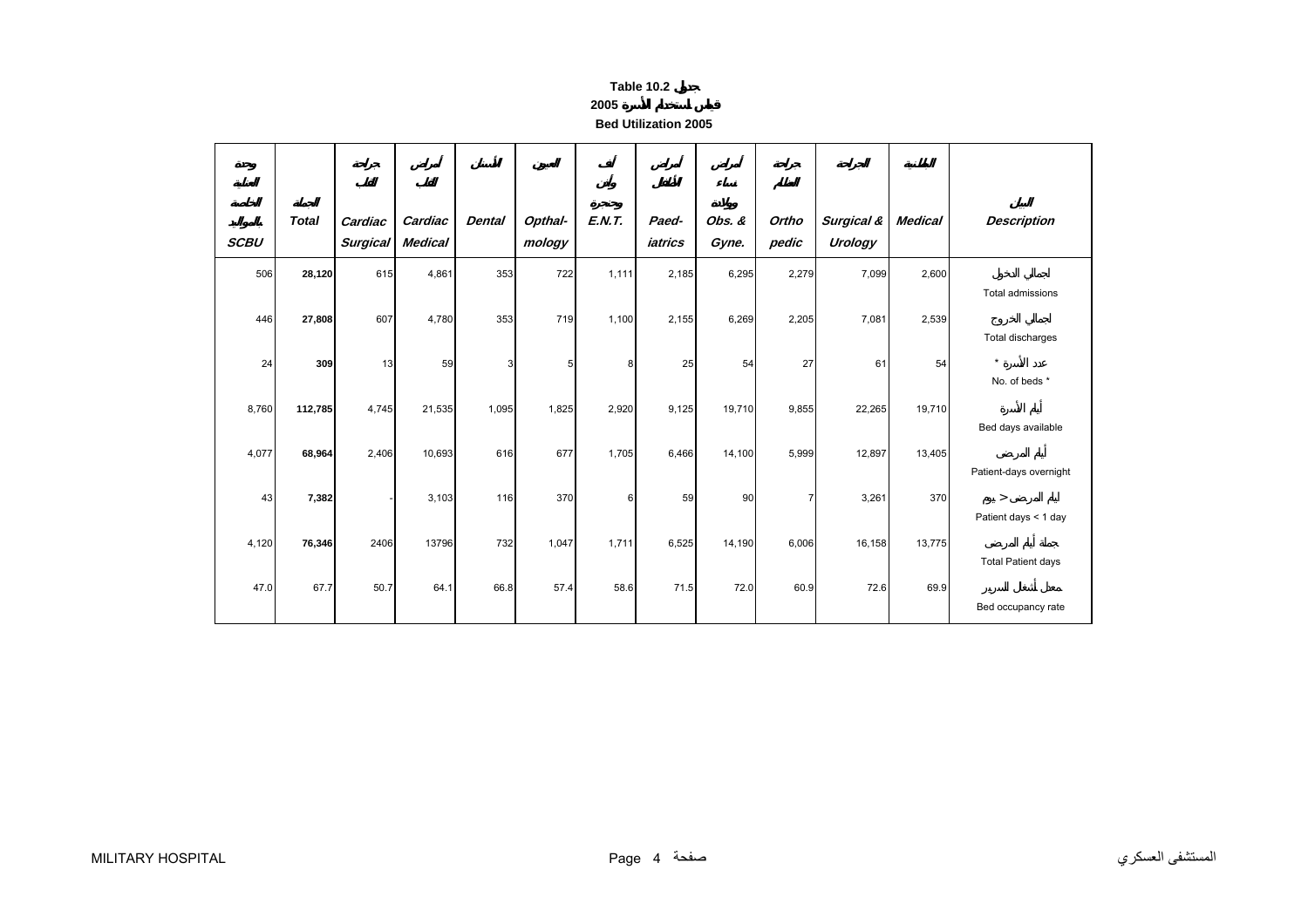# **2005 Bed Utilization 2005(Cont'd) Table 10.2 ( )**

| <b>SCBU</b> | <b>Total</b> | Cardiac<br><b>Surgical</b> | Cardiac<br><b>Medical</b> | <b>Dental</b> | Opthal-<br>mology | <b>E.N.T.</b> | Paed-<br>iatrics | Obs. &<br>Gyne. | Ortho<br>pedic | Surgical &<br><b>Urology</b> | <b>Medical</b> | <b>Description</b>      |
|-------------|--------------|----------------------------|---------------------------|---------------|-------------------|---------------|------------------|-----------------|----------------|------------------------------|----------------|-------------------------|
| 18.6        | 90.0         | 46.7                       | 81.0                      | 117.7         | 143.8             | 137.5         | 86.2             | 116.1           | 81.7           | 116.1                        | 47.0           |                         |
| 10.4        | 1.3          | 3.9                        | 1.6                       | 1.0           | 1.1               | 1.1           | 1.2              | 0.9             | 1.7            | 0.9                          | 2.3            | Turnover rate           |
|             |              |                            |                           |               |                   |               |                  |                 |                |                              |                | Turnover interval       |
| 1.4         | 77.0         | 1.7                        | 13.3                      | 1.0           | 2.0               | 3.0           | 6.0              | 17.2            | 6.2            | 19.4                         | 7.1            |                         |
|             |              |                            |                           |               |                   |               |                  |                 |                |                              |                | Average daily admission |
| 1.2         | 76.2         | 1.7                        | 13.1                      | 1.0           | 2.0               | 3.0           | 5.9              | 17.2            | 6.0            | 19.4                         | 7.0            | Average daily discharge |
| 9.2         | 2.7          | 4.0                        | 2.9                       | 2.1           | 1.5               | 1.6           | 3.0              | 2.3             | 2.7            | 2.3                          | 5.4            |                         |
|             |              |                            |                           |               |                   |               |                  |                 |                |                              |                | Average length of stay  |

*Note: Beds were distributed according to the need of each departmental.* Note:  $\frac{1}{2}$  is a set of each of each departmental.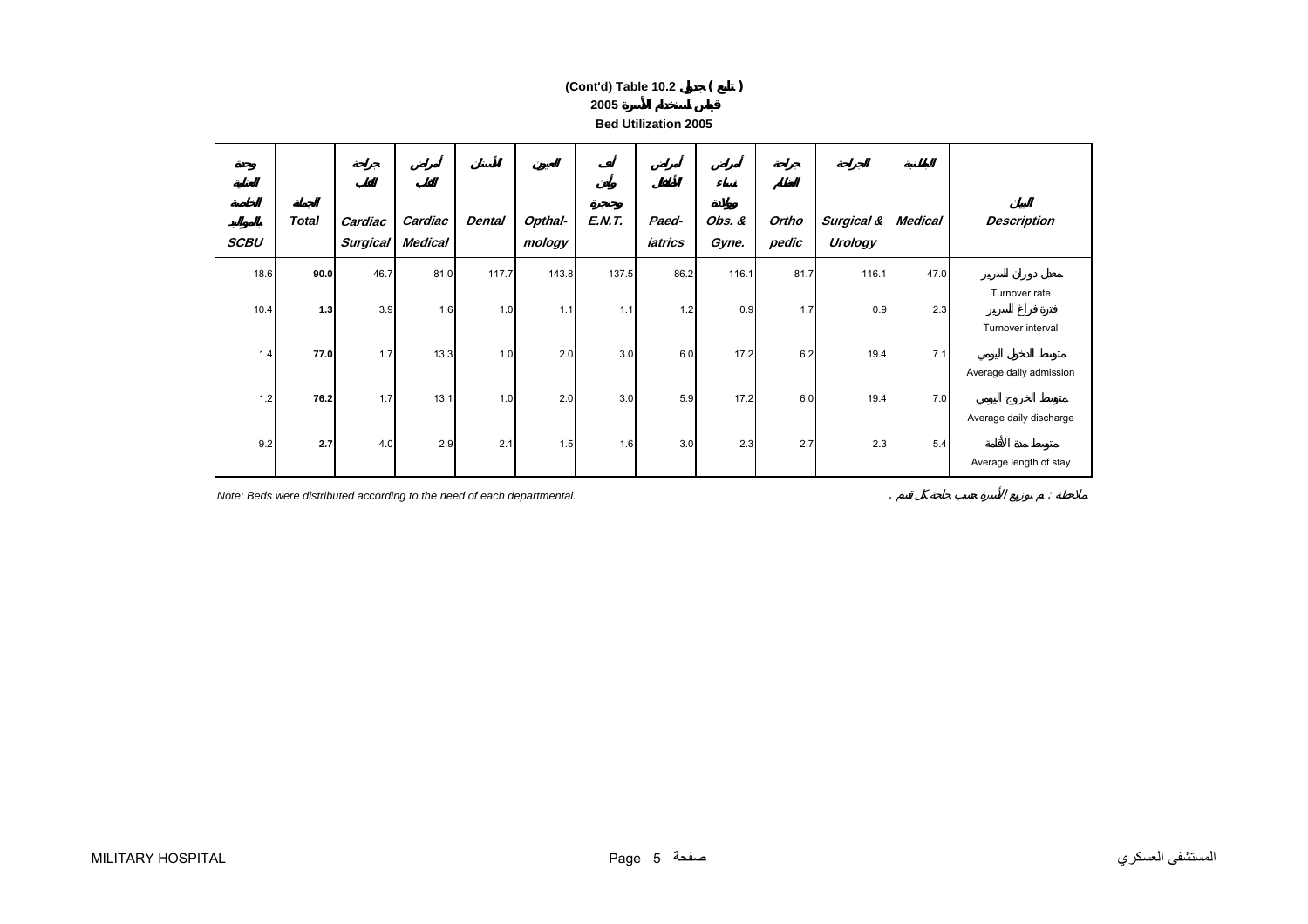<span id="page-4-0"></span>

| Depart-              |             |              |                            |                           |               |                   |               |                  |                 |                | $\overline{2}$        | $\mathbf{1}$         |  |
|----------------------|-------------|--------------|----------------------------|---------------------------|---------------|-------------------|---------------|------------------|-----------------|----------------|-----------------------|----------------------|--|
| ment<br><b>Month</b> | <b>SCBU</b> | <b>Total</b> | Cardiac<br><b>Surgical</b> | Cardiac<br><b>Medical</b> | <b>Dental</b> | Opthal-<br>mology | <b>E.N.T.</b> | Paed-<br>iatrics | Obs. &<br>Gyne. | Ortho<br>pedic | Surgical <sup>2</sup> | Medical <sup>1</sup> |  |
| January              |             |              |                            |                           |               |                   |               |                  |                 |                |                       |                      |  |
| Admission            | 49          | 2,376        | 55                         | 418                       | 29            | 70                | 75            | 245              | 478             | 212            | 512                   | 282                  |  |
| Discharges           | 43          | 2,338        | 52                         | 416                       | 28            | 71                | 74            | 243              | 475             | 221            | 507                   | 251                  |  |
| February             |             |              |                            |                           |               |                   |               |                  |                 |                |                       |                      |  |
| Admission            | 37          | 2,169        | 41                         | 411                       | 21            | 63                | 62            | 192              | 464             | 164            | 510                   | 241                  |  |
| Discharges           | 32          | 2,111        | 45                         | 403                       | 22            | 59                | 58            | 184              | 453             | 152            | 505                   | 230                  |  |
| March                |             |              |                            |                           |               |                   |               |                  |                 |                |                       |                      |  |
| Admission            | 44          | 2,725        | 53                         | 502                       | 28            | 99                | 108           | 196              | 548             | 275            | 648                   | 268                  |  |
| Discharges           | 44          | 2,767        | 55                         | 491                       | 27            | 103               | 115           | 188              | 557             | 265            | 669                   | 297                  |  |
| April                |             |              |                            |                           |               |                   |               |                  |                 |                |                       |                      |  |
| Admission            | 33          | 2,530        | 45                         | 414                       | 32            | 78                | 99            | 190              | 542             | 212            | 625                   | 293                  |  |
| Discharges           | 30          | 2,451        | 39                         | 404                       | 34            | 77                | 96            | 185              | 539             | 208            | 599                   | 270                  |  |
| May                  |             |              |                            |                           |               |                   |               |                  |                 |                |                       |                      |  |
| Admission            | 34          | 2,583        | 72                         | 408                       | 44            | 72                | 121           | 177              | 585             | 232            | 590                   | 282                  |  |
| Discharges           | 26          | 2,521        | 69                         | 405                       | 41            | 69                | 116           | 169              | 576             | 217            | 594                   | 265                  |  |
| June                 |             |              |                            |                           |               |                   |               |                  |                 |                |                       |                      |  |
| Admission            | 38          | 2,484        | 58                         | 396                       | 30            | 61                | 108           | 168              | 592             | 245            | 628                   | 198                  |  |
| Discharges           | 36          | 2,424        | 57                         | 379                       | 31            | 60                | 112           | 167              | 587             | 234            | 633                   | 164                  |  |
| July                 |             |              |                            |                           |               |                   |               |                  |                 |                |                       |                      |  |
| Admission            | 41          | 2,269        | 53                         | 341                       | 39            | 78                | 121           | 132              | 511             | 153            | 657                   | 184                  |  |
| Discharges           | 29          | 2,271        | 54                         | 357                       | 38            | 74                | 118           | 143              | 501             | 149            | 662                   | 175                  |  |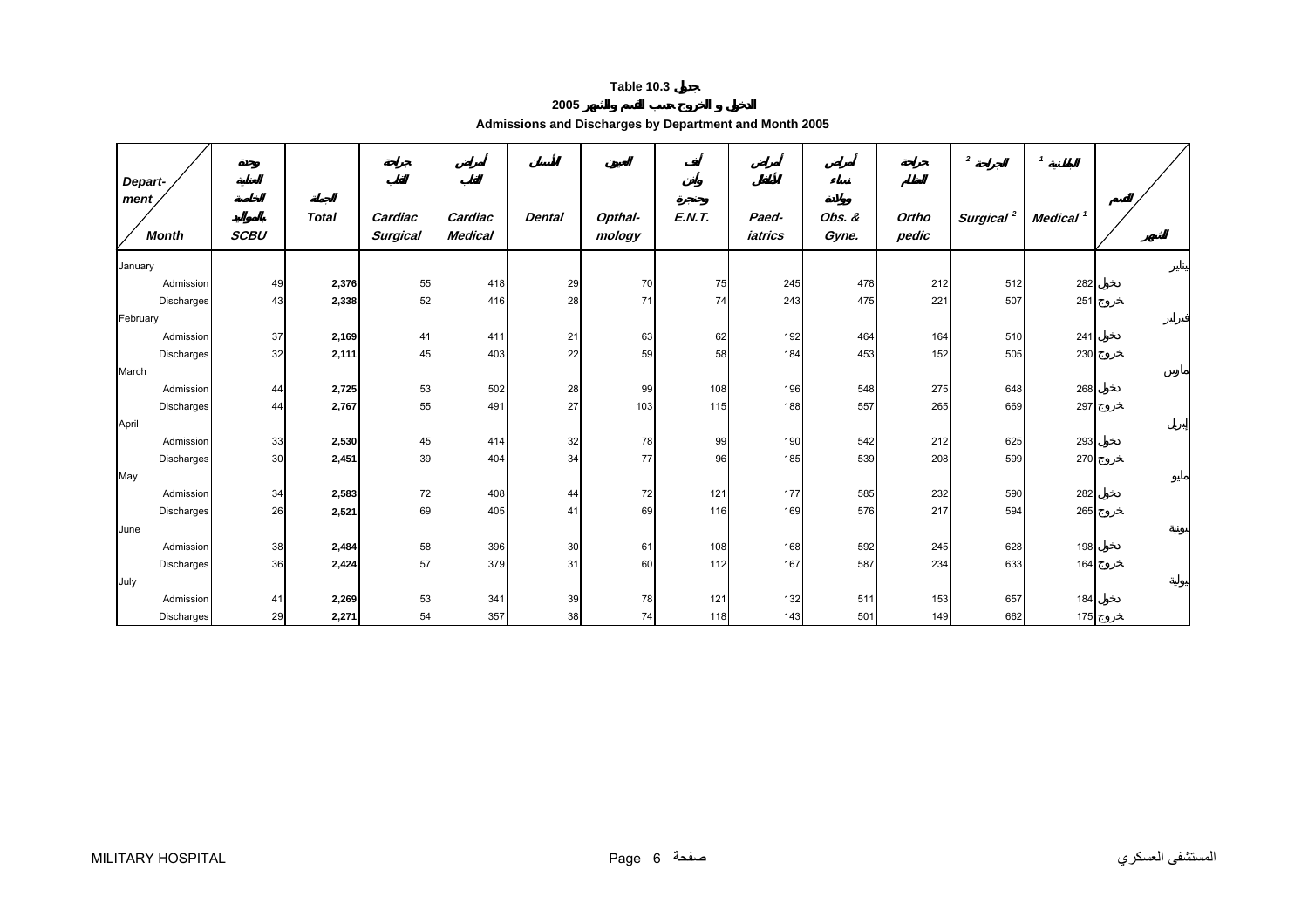# **(Cont'd) Table 10.3 ( )**

**2005** 

**Admissions and Discharges by Department and Month 2005** 

|                                   |             |              |                            |                           |               |                   |               |                  |                 |                | $\overline{2}$        | $\mathbf{1}$   |  |
|-----------------------------------|-------------|--------------|----------------------------|---------------------------|---------------|-------------------|---------------|------------------|-----------------|----------------|-----------------------|----------------|--|
| <b>Department</b><br><b>Month</b> | <b>SCBU</b> | <b>Total</b> | Cardiac<br><b>Surgical</b> | Cardiac<br><b>Medical</b> | <b>Dental</b> | Opthal-<br>mology | <b>E.N.T.</b> | Paed-<br>iatrics | Obs. &<br>Gyne. | Ortho<br>pedic | Surgical &<br>Urology | <b>Medical</b> |  |
| August                            |             |              |                            |                           |               |                   |               |                  |                 |                |                       |                |  |
| Admission                         | 33          | 2,238        | 78                         | 325                       | 25            | 83                | 108           | 144              | 526             | 142            | 642                   | 165            |  |
| Discharges                        | 22          | 2,247        | 71                         | 315                       | 25            | 80                | 112           | 152              | 530             | 133            | 647                   | 182            |  |
| September                         |             |              |                            |                           |               |                   |               |                  |                 |                |                       |                |  |
| Admission                         | 46          | 2,199        | 39                         | 375                       | 27            | 19                | 93            | 175              | 524             | 168            | 588                   | 191            |  |
| <b>Discharges</b>                 | 41          | 2,218        | 42                         | 396                       | 28            | 25                | 90            | 168              | 532             | 174            | 591                   | 172            |  |
| October                           |             |              |                            |                           |               |                   |               |                  |                 |                |                       |                |  |
| Admission                         | 49          | 2,075        | 44                         | 383                       | 30            | 43                | 73            | 163              | 499             | 155            | 533                   | 152            |  |
| Discharges                        | 43          | 2,028        | 41                         | 361                       | 29            | 39                | 68            | 160              | 506             | 146            | 517                   | 161            |  |
| November                          |             |              |                            |                           |               |                   |               |                  |                 |                |                       |                |  |
| Admission                         | 48          | 2,125        | 28                         | 432                       | 26            | 14                | 59            | 168              | 509             | 163            | 578                   | 148            |  |
| Discharges                        | 44          | 2,118        | 32                         | 424                       | 23            | 18                | 62            | 170              | 506             | 156            | 568                   | 159            |  |
| December                          |             |              |                            |                           |               |                   |               |                  |                 |                |                       |                |  |
| Admission                         | 54          | 2,347        | 49                         | 456                       | 22            | 42                | 84            | 235              | 517             | 158            | 588                   | 196            |  |
| Discharges                        | 56          | 2,314        | 50                         | 429                       | 27            | 44                | 79            | 226              | 507             | 150            | 589                   | 213            |  |
| Total                             |             |              |                            |                           |               |                   |               |                  |                 |                |                       |                |  |
| Admission                         | 506         | 28,120       | 615                        | 4,861                     | 353           | 722               | 1,111         | 2,185            | 6,295           | 2,279          | 7,099                 | 2,600          |  |
| <b>Discharges</b>                 | 446         | 27,808       | 607                        | 4,780                     | 353           | 719               | 1,100         | 2,155            | 6,269           | 2,205          | 7,081                 | 2,539          |  |

*1 Medical: including Dermatology patients.* . : *<sup>1</sup>*

*2 Surgical: including Neurology and Urology patients.* . : *<sup>2</sup>*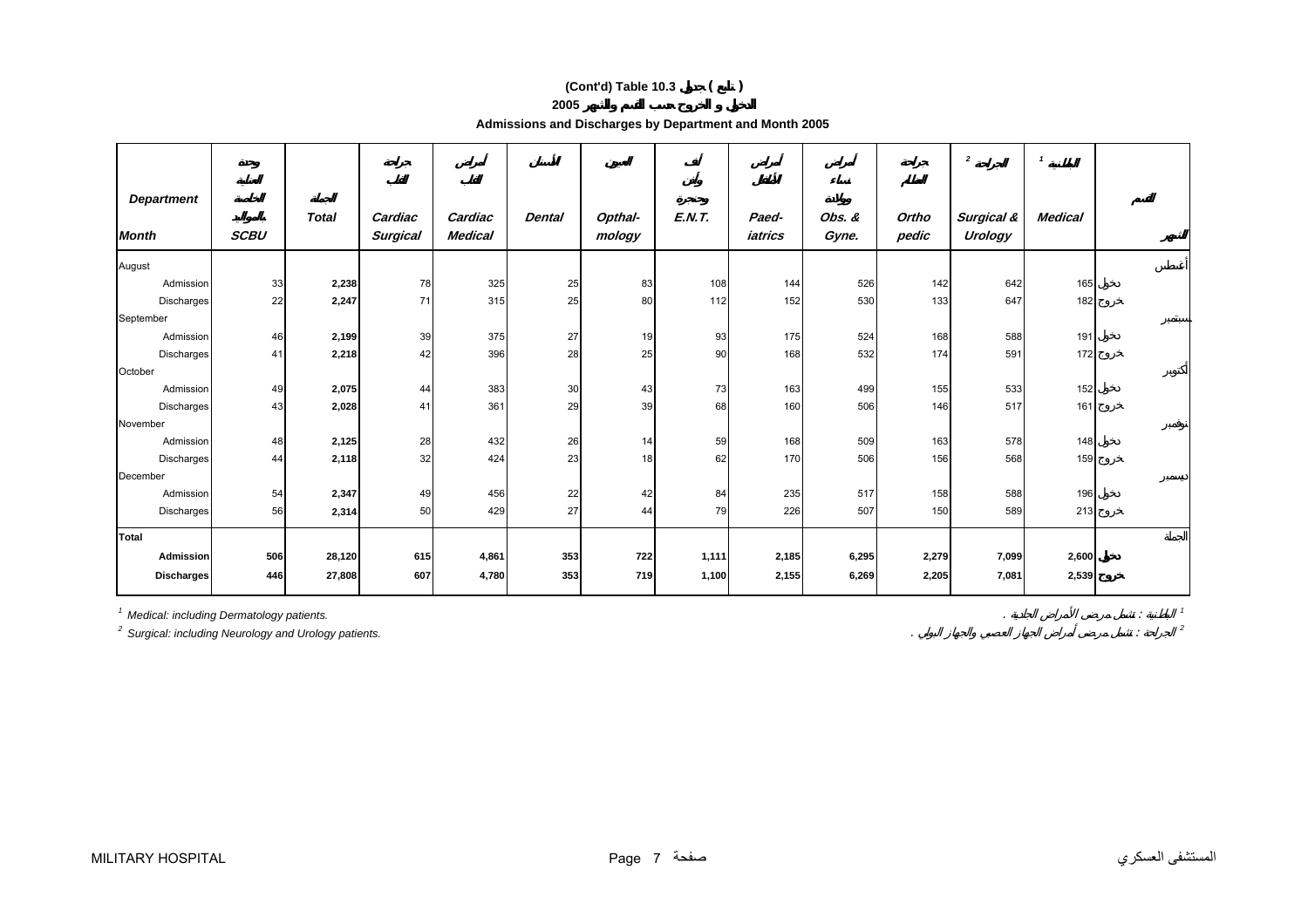| Table 10.4 |  |
|------------|--|
|------------|--|

**Discharges by Department 2001 - 2005**

<span id="page-6-0"></span>

|                        | 2005  |        | 2004  |        | 2003  |        | 2002     |        | 2001     |          |
|------------------------|-------|--------|-------|--------|-------|--------|----------|--------|----------|----------|
|                        |       |        |       |        |       |        |          |        |          |          |
| <b>Department</b>      | %     | No.    | %     | No.    | %     | No.    | %        | No.    | %        | No.      |
| Medical                | 9.0   | 2,539  | 8.5   | 2,174  | 9.5   | 2,520  | 10.4     | 2,674  | 11.0     | 2,601    |
| Surgical               | 18.6  | 5,257  | 17.6  | 4,518  | 17.6  | 4,700  | 18.1     | 4,634  | 16.7     | 3,945    |
| Paediatrics            | 7.6   | 2,155  | 6.9   | 1,777  | 7.5   | 1,995  | 8.0      | 2,050  | 7.6      | 1,803    |
| Obstetrics\Gynecology  | 22.2  | 6,269  | 22.2  | 5,679  | 23.3  | 6,205  | 23.1     | 5,916  | 23.2     | 5,475    |
| E.N.T                  | 3.9   | 1,100  | 3.3   | 854    | 3.8   | 1,020  | 4.5      | 1,159  | 4.6      | 1,092    |
| Urology                | 6.5   | 1,824  | 7.0   | 1,783  | 7.0   | 1,878  | 6.5      | 1,665  | 7.2      | 1,698    |
| Orthopedics            | 7.8   | 2,205  | 8.7   | 2,226  | 8.9   | 2,377  | 8.6      | 2,195  | 8.7      | 2,050    |
| Dental                 | 1.2   | 353    | 1.4   | 351    | 1.3   | 339    | 1.4      | 365    | 2.0      | 472      |
| Opthalmology           | 2.5   | 719    | 3.9   | 999    | 3.6   | 949    | 4.9      | 1,267  | 4.2      | 1,001    |
| Sub-Total              | 79.4  | 22,421 | 79.5  | 20,361 | 82.5  | 21,983 | 85.5     | 21,925 | 85.3     | 20,137   |
| Cardiac Center *       |       |        |       |        |       |        |          |        |          |          |
| Cardiac Medical        | 16.9  | 4,780  | 16.3  | 4,165  | 13.2  | 3,517  | 13.6     | 3,482  | 13.0     | 3,059    |
| Cardiac Surgical       | 2.1   | 607    | 2.5   | 637    | 2.3   | 617    | 1.0      | 245    | 1.8      | 423      |
| Sub-Total              | 19.1  | 5,387  | 18.7  | 4,802  | 15.5  | 4,134  | 14.5     | 3,727  | 14.7     | 3,482    |
| Special Care Baby Unit | 1.6   | 446    | 1.8   | 459    | 2.0   | 526    | $\cdots$ |        | $\cdots$ | $\cdots$ |
| <b>Grand Total</b>     | 100.0 | 28,254 | 100.0 | 25,622 | 100.0 | 26,643 | 100.0    | 25,652 | 100.0    | 23,619   |

*\* Cardiac patients were separated from Medical & Surgical departments.* . *\**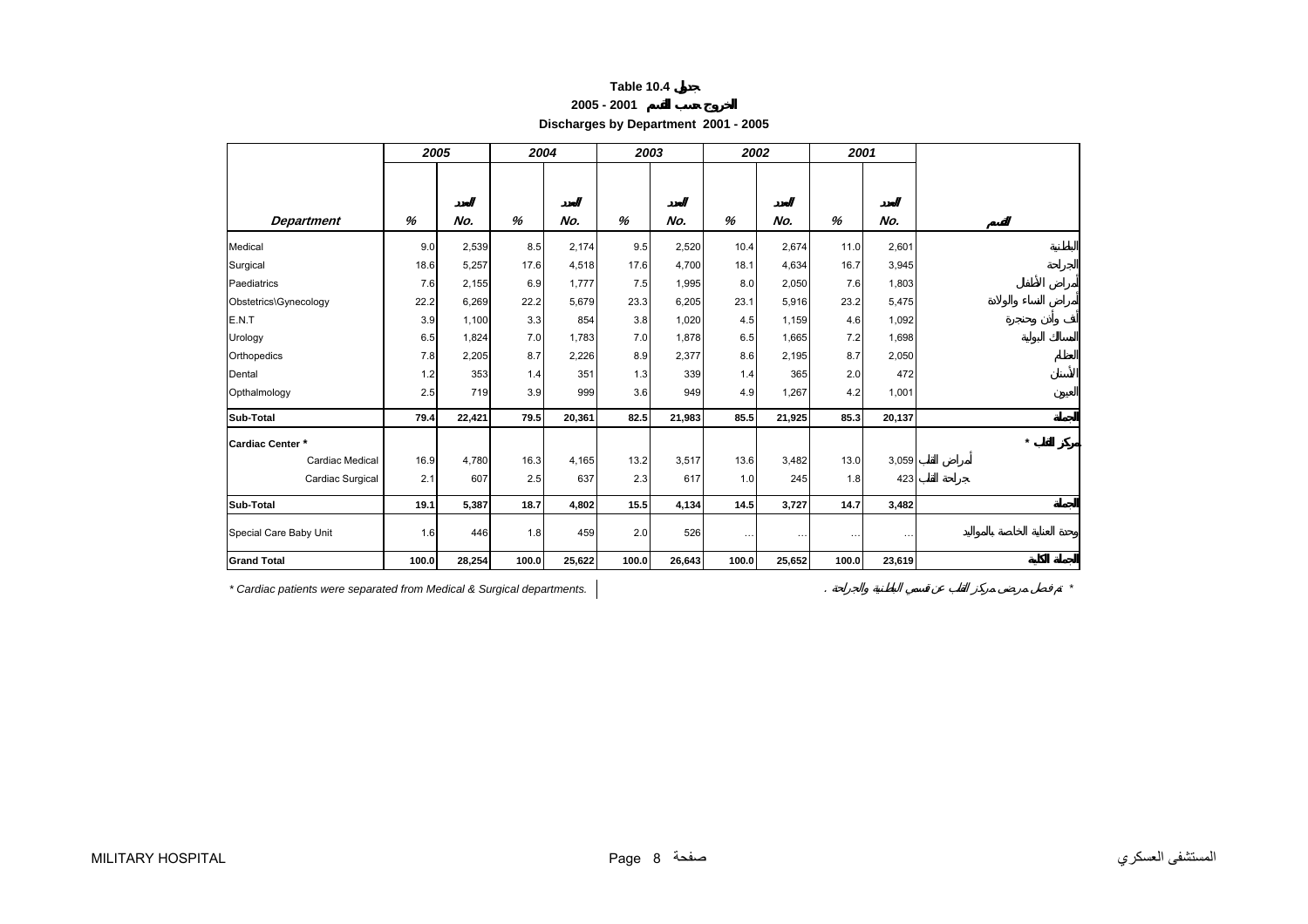**2005 ( ) Discharges (Alive and Dead) by Diagnosis and Age Groups 2005** 

<span id="page-7-0"></span>

| <b>Total</b> | $70+$          | 60-69          | 50-59          | 40-49        | $30 - 39$       | $20 - 29$ | $10 - 19$ | $1 - 9$ | $<$ 1 $yr$ |          | <b>Principal Diagnosis</b>                   | ICD-10 Code |
|--------------|----------------|----------------|----------------|--------------|-----------------|-----------|-----------|---------|------------|----------|----------------------------------------------|-------------|
| 2,424        | 277            | 333            | 428            | 474          | 322             | 171       | 66        | 317     |            | 36 Alive |                                              | A00-B99     |
| 17           | 10             | 3              | $\overline{2}$ |              |                 |           |           |         |            | Dead     | Infectious & parasitic diseases              |             |
| 1,097        | 141            | 94             | 140            | 169          | 196             | 164       | 79        | 105     |            | 9 Alive  |                                              | C00-D48     |
| 10           | $\overline{4}$ | 11             | $\overline{4}$ |              |                 |           |           |         |            | Dead     | Neoplasms                                    |             |
| 434          | 14             | 9              | 13             | 37           | 48              | 77        | 78        | 152     |            | 6 Alive  |                                              | D50-D89     |
|              |                |                |                |              |                 |           |           |         |            | Dead     |                                              |             |
|              |                |                |                |              |                 |           |           |         |            |          | Diseases of the blood & blood-forming organs |             |
|              |                |                |                |              |                 |           |           |         |            |          | and disorder involving immune mechanism      |             |
| 267          | 48             | 39             | 40             | 31           | 32              | 40        | 18        | 15      |            | 4 Alive  |                                              | E00-E90     |
|              |                |                | $\mathbf{1}$   |              |                 |           |           |         |            | Dead     | Endocrine, Nutritional & Metabolic Diseases  |             |
| 608          | 55             | 65             | 50             | 62           | 131             | 227       | 11        |         |            | Alive    |                                              | F00-F99     |
|              |                |                |                |              |                 |           |           |         |            | Dead     | Mental & behavioural disorder                |             |
| 334          | 20             | 20             | 21             | 49           | 78              | 70        | 13        | 53      |            | 10 Alive |                                              | G00-G99     |
|              | 1              |                | 1              |              |                 |           |           | -1      |            | 1 Dead   | Diseases of the nervous system               |             |
| 236          | 39             | 41             | 37             | 32           | 20              | 20        | 17        | 30      |            | Alive    |                                              | H00-H59     |
|              |                |                |                |              |                 |           |           |         |            | Dead     | Diseases of the Eye and Adnexa               |             |
| 172          | 2              |                |                | 10           | 15              | 35        | 44        | 59      |            | Alive    |                                              | H60-H95     |
|              |                |                |                |              |                 |           |           |         |            | Dead     | Diseases of the Ear and Mustoid process      |             |
| 2,065        | 355            | 364            | 463            | 386          | 211             | 244       | 16        | 20      |            | 6 Alive  |                                              | 100-199     |
| 122          | 63             | 27             | 10             | 11           | $\overline{2}$  | 3         |           | 3       |            | 3 Dead   | Diseases of the circulatory system           |             |
| 1,447        | 49             | 36             | 47             | 77           | 113             | 160       | 93        | 794     |            | 78 Alive |                                              | J00-J99     |
| 24           | 8              | $\overline{7}$ | Δ              | $\mathbf{1}$ | $\overline{a}$  |           |           | -1      |            | Dead     | Diseases of the respiratory system           |             |
| 1,027        | 42             | 58             | 143            | 180          | 182             | 185       | 73        | 154     |            | 10 Alive |                                              | K00-K93     |
| 14           | 10             |                |                |              |                 |           |           |         |            | 1 Dead   | Diseases of the digestive system             |             |
| 213          | 10             | 11             | 26             | 24           | 38 <sup>l</sup> | 59        | 24        | 19      |            | 2 Alive  |                                              | L00-L99     |
|              |                |                |                |              |                 |           |           |         |            | Dead     | Diseases of the skin & subcutaneous tissue   |             |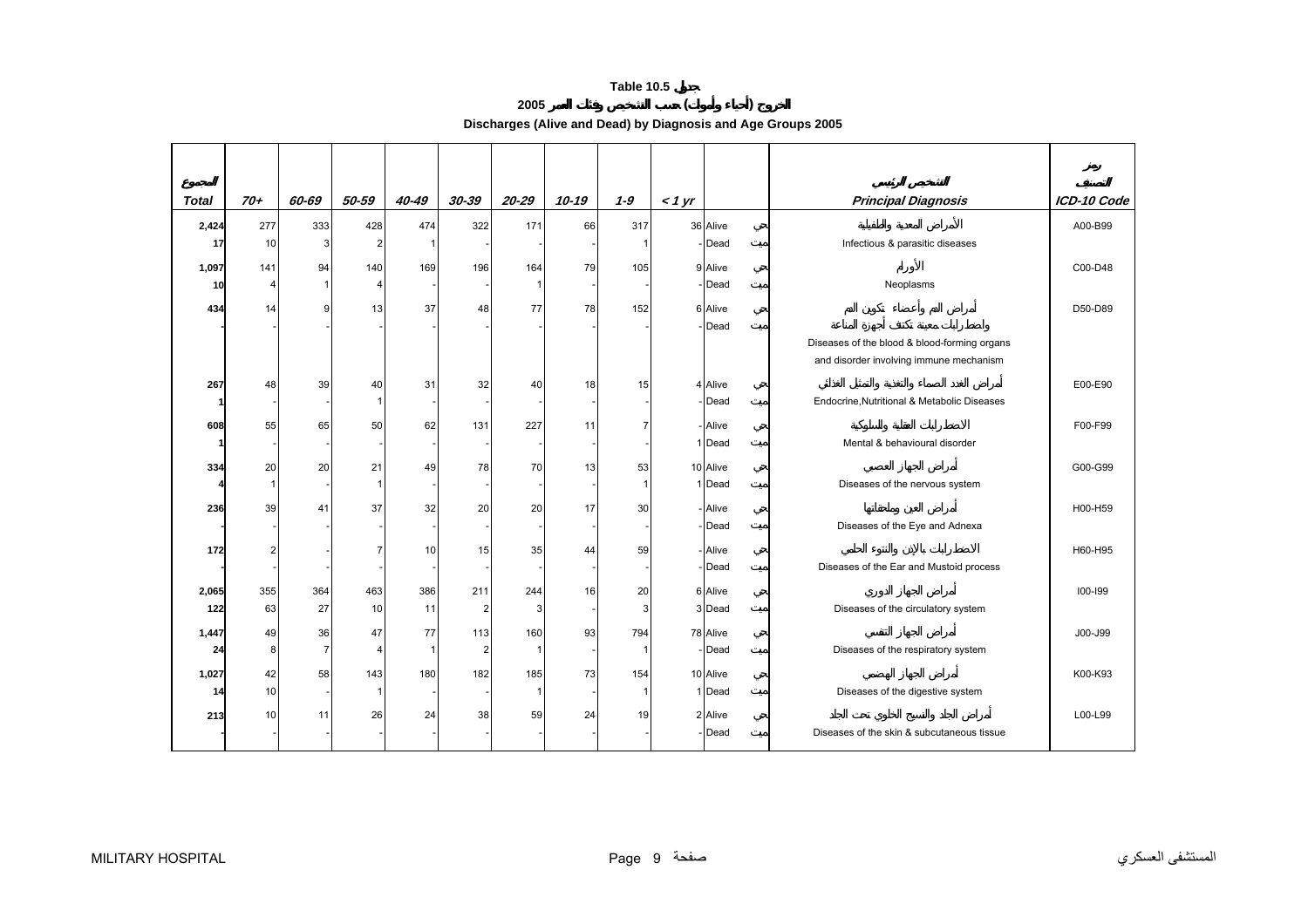# **(Cont'd) Table 10.5 ( )**

**2005 ( )** 

**Discharges (Alive and Dead) by Diagnosis and Age Groups 2005** 

| <b>Total</b> | $70+$                 | 60-69                 | 50-59 | 40-49          | 30-39        | $20 - 29$      | $10 - 19$ | $1 - 9$ | $<$ 1 yr    |                    | <b>Principal Diagnosis</b>                         | ICD-10 Code |
|--------------|-----------------------|-----------------------|-------|----------------|--------------|----------------|-----------|---------|-------------|--------------------|----------------------------------------------------|-------------|
| 1,236        | 52                    | 78                    | 156   | 206            | 243          | 305            | 116       | 76      |             | 4 Alive            |                                                    | M00-M99     |
|              |                       |                       |       |                |              |                |           |         |             | - Dead             | Diseases of the musculoskeletal system and         |             |
|              |                       |                       |       |                |              |                |           |         |             |                    | connective tissue                                  |             |
| 1,356        | 125                   | 94                    | 152   | 222            | 358          | 289            | 55        | 49      |             | 12 Alive           |                                                    | N00-N99     |
|              | 5                     | $\mathbf{1}$          |       |                |              |                |           |         |             | - Dead             | Diseases of genitourinary system                   |             |
| 4,084        | 81                    | 157                   | 539   | 307            | 898          | 1,203          | 802       | 97      |             | - Alive            |                                                    | O00-O99     |
|              |                       |                       |       |                |              |                |           |         |             | -Dead              | Pregnancy, childbirth & the peurperium             |             |
| 2,724        |                       |                       |       |                |              |                |           |         | 2,724 Alive |                    |                                                    | P00-P96     |
| 15           |                       |                       |       |                |              |                |           |         |             | 15 Dead            | Certain conditions originating in perinatal period |             |
|              |                       |                       |       |                |              |                |           |         |             |                    |                                                    |             |
| 243<br>16    | 13                    | 16                    | 16    | 19             | 41           | 60             | 18        | 53<br>3 |             | 7 Alive<br>12 Dead | Congenital Malformations, Deformations and         | Q00-Q99     |
|              |                       |                       |       |                |              |                |           |         |             |                    | <b>Chromosomal Abnormalities</b>                   |             |
|              |                       |                       |       |                |              |                |           |         |             |                    |                                                    |             |
| 4,424<br>11  | 449<br>$\overline{2}$ | 533<br>$\overline{2}$ | 846   | 1,015          | 609          | 307            | 177       | 409     |             | 79 Alive<br>3 Dead |                                                    | R00-R99     |
|              |                       |                       |       |                |              |                |           |         |             |                    | Symptoms, Signs and Abnormal Clinical and          |             |
|              |                       |                       |       |                |              |                |           |         |             |                    | Laboratory Findings, not elsewhere classified      |             |
| 1,168        | 51                    | 60                    | 76    | 151            | 205          | 339            | 160       | 117     |             | 9 Alive            |                                                    | S00-T98     |
| 20           | 3                     |                       |       | 2              |              | $\overline{7}$ |           | 3       |             | 2 Dead             | Injury, Poisoning and Certain other                |             |
|              |                       |                       |       |                |              |                |           |         |             |                    | Consequences of external causes                    |             |
| 638          | 49                    | 121                   | 153   | 94             | 35           | 39             | 22        | 116     |             | 9 Alive            |                                                    | V00-Y98     |
|              | $\mathbf 1$           |                       |       | $\overline{2}$ | $\mathbf{1}$ | $\overline{2}$ |           | 3       |             | -Dead              | External causes of Morbidity and Mortality         |             |
|              |                       |                       |       |                |              |                |           |         |             |                    |                                                    |             |
| 1,787        | 98                    | 125                   | 158   | 164            | 232          | 226            | 62        | 79      |             | 643 Alive<br>-Dead |                                                    | Z00-Z99     |
|              |                       |                       |       |                |              |                |           |         |             |                    | Factors influencing health status and              |             |
|              |                       |                       |       |                |              |                |           |         |             |                    | contact with health services                       |             |
| 27,984       | 1,970                 | 2,254                 | 3,511 | 3,709          | 4,007        | 4,220          | 1,944     | 2,721   |             | 3,648 Alive        |                                                    |             |
| 270          | 107                   | 43                    | 27    | 17             |              | 15             |           | 16      |             | 38 Dead            | <b>Total</b>                                       |             |
| 28,254       | 2,077                 | 2,297                 | 3,538 | 3,726          | 4,013        | 4,235          | 1,945     | 2,737   | 3,686 Total |                    |                                                    |             |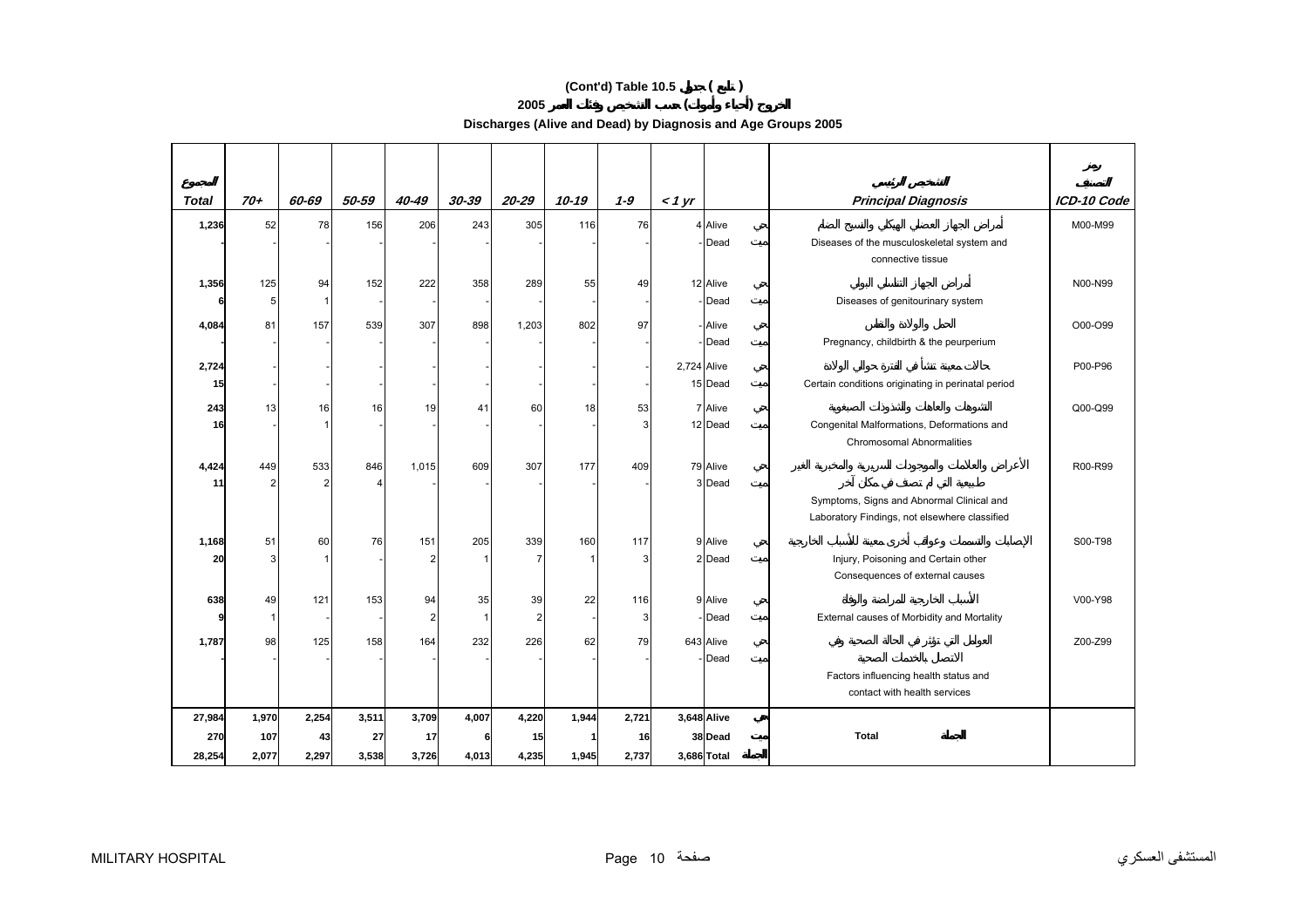

**2005 ( )** 

**Discharges (Alive and Dead) by Diagnosis, Nationality and Sex 2005** 

<span id="page-9-0"></span>

|              | <b>Total</b> |       |             |       | Non-Bahraini |       |                |                | <b>Bahraini</b> |       |                |       |                                              |          |
|--------------|--------------|-------|-------------|-------|--------------|-------|----------------|----------------|-----------------|-------|----------------|-------|----------------------------------------------|----------|
|              | Female       |       | <b>Male</b> |       | Female       |       | <b>Male</b>    |                | Female          |       | <b>Male</b>    |       |                                              |          |
| Grand        |              |       |             |       |              |       |                |                |                 |       |                |       |                                              | $ICD-10$ |
| <b>Total</b> | <b>Dead</b>  | Alive | <b>Dead</b> | Alive | <b>Dead</b>  | Alive | <b>Dead</b>    | Alive          | <b>Dead</b>     | Alive | <b>Dead</b>    | Alive | <b>Principal Diagnosis</b>                   | Code     |
| 2,441        | 7            | 1,993 | 10          | 431   | 2            | 433   | $\overline{2}$ | 119            | 5 <sub>l</sub>  | 1,560 | 8              | 312   |                                              | A00-B99  |
|              |              |       |             |       |              |       |                |                |                 |       |                |       | Infectious & parasitic diseases              |          |
| 1,107        |              | 400   | 5           | 697   |              | 91    |                | 189            |                 | 309   | 5              | 508   |                                              | C00-D48  |
|              |              |       |             |       |              |       |                |                |                 |       |                |       | Neoplasms                                    |          |
| 434          |              | 258   |             | 176   |              | 81    |                | 34             |                 | 177   |                | 142   |                                              | D50-D89  |
|              |              |       |             |       |              |       |                |                |                 |       |                |       |                                              |          |
|              |              |       |             |       |              |       |                |                |                 |       |                |       | Diseases of the blood & blood-forming organs |          |
|              |              |       |             |       |              |       |                |                |                 |       |                |       | and disorder involving immune mechanism      |          |
| 268          |              | 95    |             | 172   |              | 17    | -1             | 17             |                 | 78    |                | 155   |                                              | E00-E90  |
|              |              |       |             |       |              |       |                |                |                 |       |                |       | Endocrine, Nutritional & Metabolic Diseases  |          |
|              |              |       |             |       |              |       |                |                |                 |       |                |       |                                              |          |
| 609          |              | 601   |             |       |              | 157   |                | $\overline{2}$ |                 | 444   |                | 5     |                                              | F00-F99  |
|              |              |       |             |       |              |       |                |                |                 |       |                |       | Mental & behavioural disorder                |          |
| 338          |              | 243   |             | 91    |              | 80    | $\overline{2}$ | 17             |                 | 163   | $\overline{2}$ | 74    |                                              | G00-G99  |
|              |              |       |             |       |              |       |                |                |                 |       |                |       | Diseases of the nervous system               |          |
| 236          |              | 100   |             | 136   |              | 22    |                | 45             |                 | 78    |                | 91    |                                              | H00-H59  |
|              |              |       |             |       |              |       |                |                |                 |       |                |       | Diseases of the Eye and Adnexa               |          |
| 172          |              | 104   |             | 68    |              | 25    |                | 12             |                 | 79    |                | 56    |                                              | H60-H95  |
|              |              |       |             |       |              |       |                |                |                 |       |                |       | Diseases of the Ear and Mustoid process      |          |
| 2,187        | 49           | 912   | 73          | 1,153 | 6            | 212   | 12             | 344            | 43              | 700   | 61             | 809   |                                              | 100-199  |
|              |              |       |             |       |              |       |                |                |                 |       |                |       | Diseases of the circulatory system           |          |
|              |              |       |             |       | 3            |       |                |                |                 |       |                |       |                                              |          |
| 1,471        | 14           | 524   | 10          | 923   |              | 158   | $\mathbf{1}$   | 226            | 11              | 366   | 9              | 697   | Diseases of the respiratory system           | J00-J99  |
|              |              |       |             |       |              |       |                |                |                 |       |                |       |                                              |          |
| 1,041        |              | 385   | 7           | 642   |              | 84    | 1              | 231            | 6               | 301   | 6              | 411   |                                              | K00-K93  |
|              |              |       |             |       |              |       |                |                |                 |       |                |       | Diseases of the digestive system             |          |
| 213          |              | 107   |             | 106   |              | 32    |                | 25             |                 | 75    |                | 81    |                                              | L00-L99  |
|              |              |       |             |       |              |       |                |                |                 |       |                |       | Diseases of the skin & subcutaneous tissue   |          |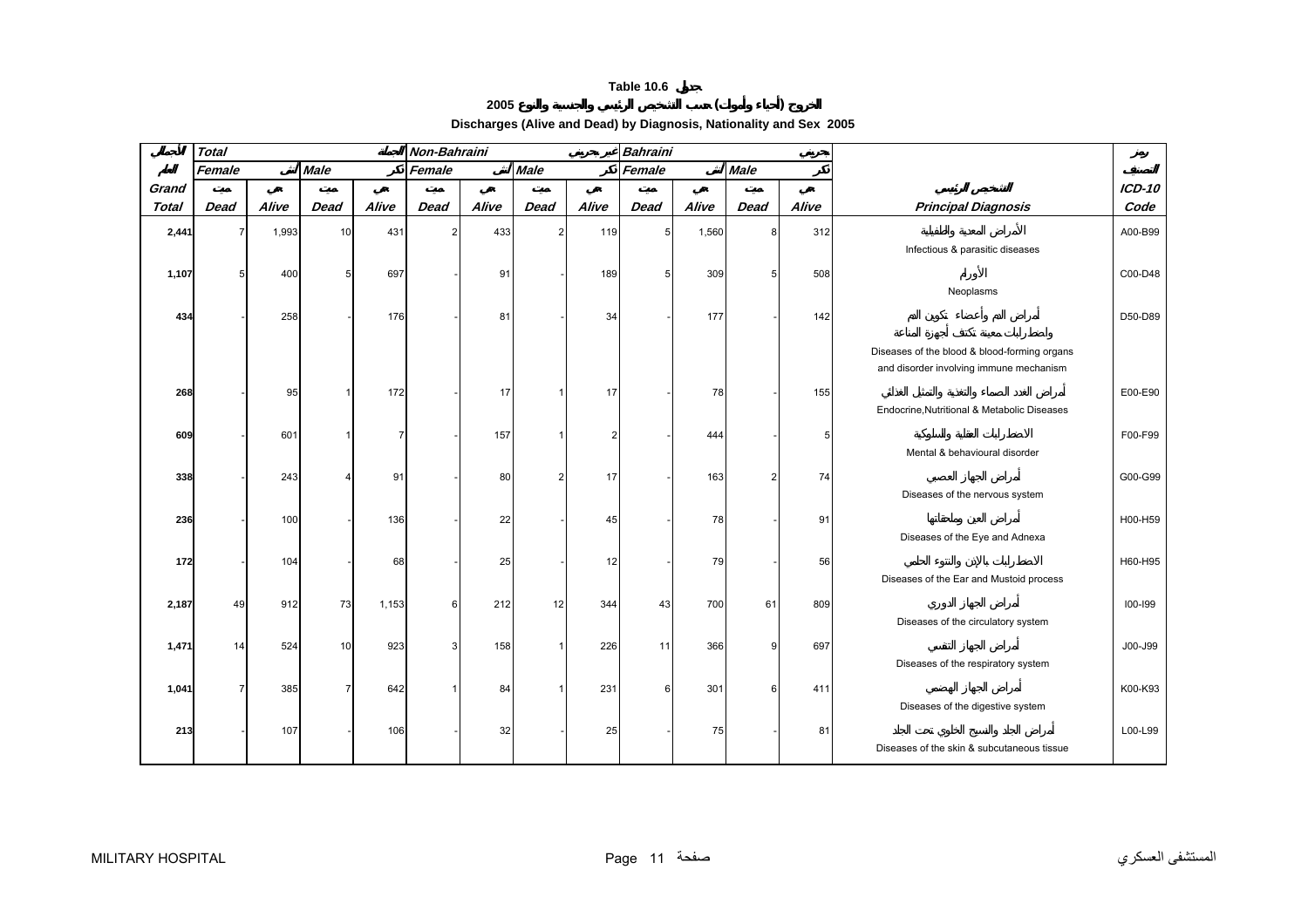# **(Cont'd) Table 10.6 ( )**

**<sup>2005</sup>( )** 

**Discharges (Alive and Dead) by Diagnosis, Nationality and Sex 2005** 

|              | <b>Total</b> |        |             |        | Non-Bahraini |       |                 |       | <b>Bahraini</b> |        |             |       |                                                    |               |
|--------------|--------------|--------|-------------|--------|--------------|-------|-----------------|-------|-----------------|--------|-------------|-------|----------------------------------------------------|---------------|
|              | Female       |        | <b>Male</b> |        | Female       |       | <b>Male</b>     |       | Female          |        | <b>Male</b> |       |                                                    |               |
| Grand        |              |        |             |        |              |       |                 |       |                 |        |             |       |                                                    | <b>ICD-10</b> |
| <b>Total</b> | <b>Dead</b>  | Alive  | <b>Dead</b> | Alive  | <b>Dead</b>  | Alive | <b>Dead</b>     | Alive | <b>Dead</b>     | Alive  | <b>Dead</b> | Alive | <b>Principal Diagnosis</b>                         | Code          |
| 1,236        |              | 354    |             | 882    |              | 70    |                 | 332   |                 | 284    |             | 550   |                                                    | M00-M99       |
|              |              |        |             |        |              |       |                 |       |                 |        |             |       | Diseases of the musculoskeletal system and         |               |
|              |              |        |             |        |              |       |                 |       |                 |        |             |       | connective tissue                                  |               |
| 1,362        |              | 742    |             | 614    |              | 251   |                 | 185   |                 | 491    |             | 429   |                                                    | N00-N99       |
|              |              |        |             |        |              |       |                 |       |                 |        |             |       | Diseases of genitourinary system                   |               |
| 4,084        |              | 4,084  |             |        |              | 1,760 |                 |       |                 | 2,324  |             |       |                                                    | O00-O99       |
|              |              |        |             |        |              |       |                 |       |                 |        |             |       | Pregnancy, childbirth & the peurperium             |               |
| 2,739        | 6            | 1,400  | 9           | 1,324  |              | 404   | 3               | 439   |                 | 996    | 6           | 885   |                                                    | P00-P96       |
|              |              |        |             |        |              |       |                 |       |                 |        |             |       | Certain conditions originating in perinatal period |               |
| 259          | 11           | 171    | 5           | 72     | g            | 33    | $\overline{2}$  | 25    |                 | 138    | ٩           | 47    |                                                    | Q00-Q99       |
|              |              |        |             |        |              |       |                 |       |                 |        |             |       | Congenital Malformations, Deformations and         |               |
|              |              |        |             |        |              |       |                 |       |                 |        |             |       | Chromosomal Abnormalities                          |               |
| 4,435        | 6            | 1,111  | 5           | 3,313  | 3            | 229   |                 | 1,070 |                 | 882    |             | 2,243 |                                                    | R00-R99       |
|              |              |        |             |        |              |       |                 |       |                 |        |             |       |                                                    |               |
|              |              |        |             |        |              |       |                 |       |                 |        |             |       | Symptoms, Signs and Abnormal Clinical and          |               |
|              |              |        |             |        |              |       |                 |       |                 |        |             |       | Laboratory Findings, not elsewhere classified      |               |
| 1,188        |              | 390    | 13          | 778    | 2            | 103   | $\overline{2}$  | 282   |                 | 287    | 11          | 496   |                                                    | S00-T98       |
|              |              |        |             |        |              |       |                 |       |                 |        |             |       | Injury, Poisoning and Certain other                |               |
|              |              |        |             |        |              |       |                 |       |                 |        |             |       | Consequences of external causes                    |               |
| 647          |              | 171    | 6           | 467    |              | 46    | $\mathbf{3}$    | 135   |                 | 125    | 3           | 332   |                                                    | V01-Y98       |
|              |              |        |             |        |              |       |                 |       |                 |        |             |       | External causes of Morbidity and Mortality         |               |
|              |              |        |             | 659    |              |       |                 | 203   |                 | 790    |             |       |                                                    | Z00-Z99       |
| 1,787        |              | 1,128  |             |        |              | 338   |                 |       |                 |        |             | 456   |                                                    |               |
|              |              |        |             |        |              |       |                 |       |                 |        |             |       | Factors influencing health status and              |               |
|              |              |        |             |        |              |       |                 |       |                 |        |             |       | contact with health services                       |               |
| 28,254       | 120          | 15,273 | 150         | 12,711 | 31           | 4,626 | 30 <sup>1</sup> | 3,932 | 89              | 10,647 | 120         | 8,779 | الحملة<br>Total                                    |               |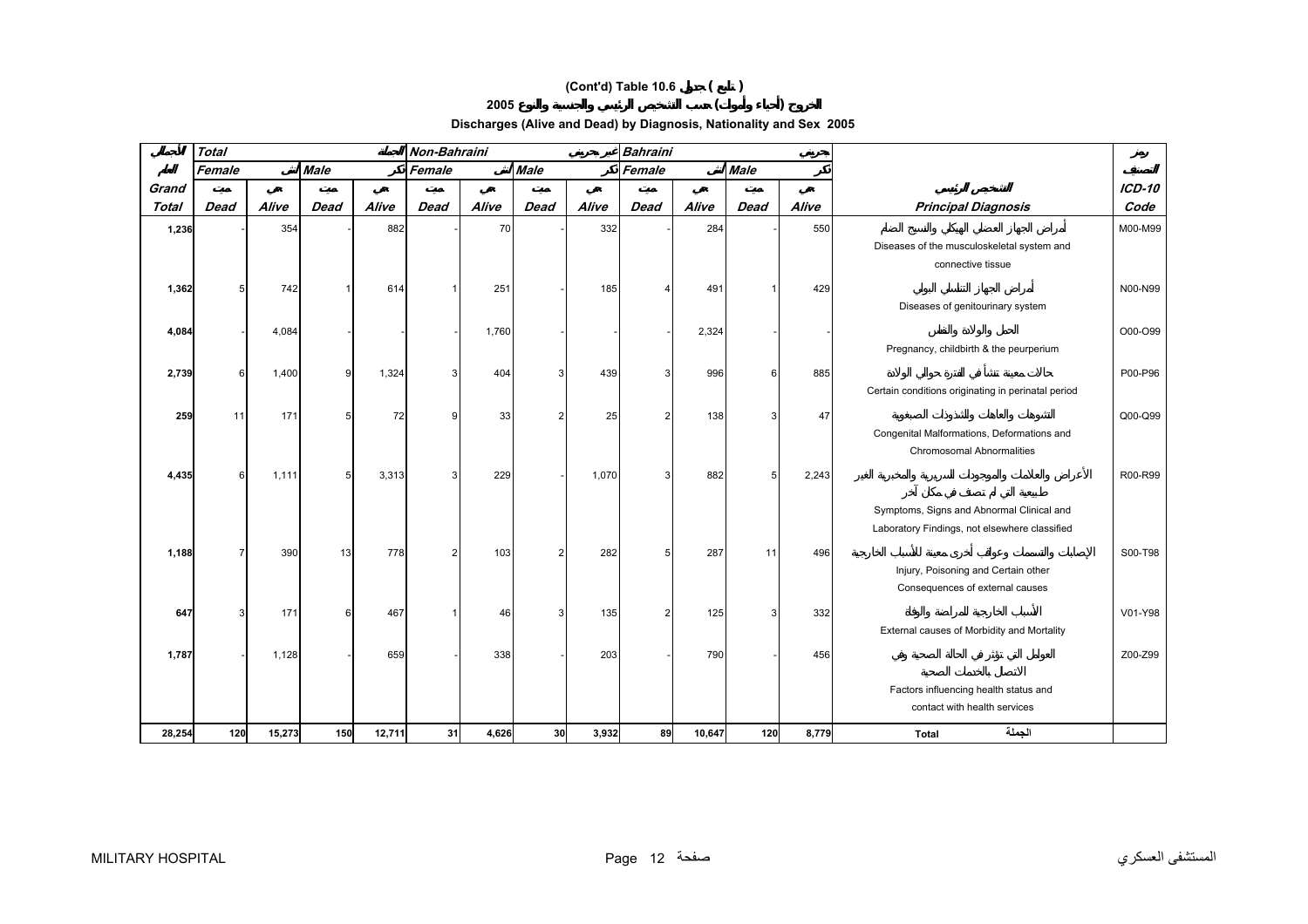# **2005 ( )**

**Discharges (Alive and Dead) by Age Groups, Nationality and Sex 2005** 

<span id="page-11-0"></span>

| <b>Total</b> |        |             | Non-Bahraini |        |                | <b>Bahraini</b> |                |             |             |                   |
|--------------|--------|-------------|--------------|--------|----------------|-----------------|----------------|-------------|-------------|-------------------|
|              |        |             |              |        |                |                 |                |             |             | (                 |
| <b>Total</b> | Female | <b>Male</b> | Total        | Female | Male           | <b>Total</b>    | Female         | Male        |             | Age Group (Years) |
| 3,648        | 1,869  | 1,779       | 1,144        | 566    | 578            | 2,504           | 1,303          | 1,201 Alive |             |                   |
| 38           | 19     | 19          | 23           | 14     | 9              | 15              | $\overline{5}$ |             | 10 Dead     | <1 year           |
| 3,686        | 1,888  | 1,798       | 1,167        | 580    | 587            | 2,519           | 1,308          | 1,211 Total |             |                   |
| 2,721        | 1,174  | 1,547       | 817          | 410    | 407            | 1,904           | 764            | 1,140 Alive |             |                   |
| 16           | 9      | 7           | 7            | 4      | 3              | 9               | 5              |             | 4 Dead      | $1 - 9$           |
| 2,737        | 1,183  | 1,554       | 824          | 414    | 410            | 1,913           | 769            | 1,144 Total |             |                   |
|              |        |             |              |        |                |                 |                |             |             |                   |
| 1,944        | 1,254  | 690         | 938          | 780    | 158            | 1,006           | 474            |             | 532 Alive   |                   |
|              |        |             |              |        |                | 1               |                |             | Dead        | $10 - 19$         |
| 1,945        | 1,254  | 691         | 938          | 780    | 158            | 1,007           | 474            |             | 533 Total   |                   |
| 4,220        | 2,973  | 1,247       | 1,069        | 721    | 348            | 3,151           | 2,252          |             | 899 Alive   |                   |
| 15           | 6      | 9           | 2            | 1      | $\mathbf{1}$   | 13              | 5              |             | 8 Dead      | $20 - 29$         |
| 4,235        | 2,979  | 1,256       | 1,071        | 722    | 349            | 3,164           | 2,257          |             | 907 Total   |                   |
| 4,007        | 2,571  | 1,436       | 1,496        | 859    | 637            | 2,511           | 1,712          |             | 799 Alive   |                   |
| 6            | 2      |             | 2            | 1      | $\mathbf{1}$   | 4               | $\mathbf{1}$   |             | 3 Dead      | $30 - 39$         |
| 4,013        | 2,573  | 1,440       | 1,498        | 860    | 638            | 2,515           | 1,713          |             | 802 Total   |                   |
| 3,709        | 1,760  | 1,949       | 1,201        | 388    | 813            | 2,508           | 1,372          | 1,136 Alive |             |                   |
| 17           |        | 13          | 7            |        | $\overline{7}$ | 10              | 4              |             | 6 Dead      | $40 - 49$         |
| 3,726        | 1,764  | 1,962       | 1,208        | 388    | 820            | 2,518           | 1,376          | 1,142 Total |             |                   |
|              |        |             |              |        |                |                 |                |             |             |                   |
| 3,511        | 1,712  | 1,799       | 1,235        | 616    | 619            | 2,276           | 1,096          | 1,180 Alive |             |                   |
| 27           | 13     | 14          | 7            | 3      | 4              | 20              | 10             |             | 10 Dead     | $50 - 59$         |
| 3,538        | 1,725  | 1,813       | 1,242        | 619    | 623            | 2,296           | 1,106          | 1,190 Total |             |                   |
| 2,254        | 1,098  | 1,156       | 405          | 185    | 220            | 1,849           | 913            |             | 936 Alive   |                   |
| 43           | 18     | 25          |              | 2      | $\overline{a}$ | 39              | 16             |             | 23 Dead     | $60 - 69$         |
| 2,297        | 1,116  | 1,181       | 409          | 187    | 222            | 1,888           | 929            |             | 959 Total   |                   |
| 1,970        | 862    | 1,108       | 253          | 101    | 152            | 1,717           | 761            |             | 956 Alive   |                   |
| 107          | 49     | 58          | 9            | 6      | 3              | 98              | 43             |             | 55 Dead     | $70 +$            |
| 2,077        | 911    | 1,166       | 262          | 107    | 155            | 1,815           | 804            | 1,011 Total |             |                   |
|              |        |             |              |        |                |                 |                |             |             |                   |
| 27,984       | 15,273 | 12,711      | 8,558        | 4,626  | 3,932          | 19,426          | 10,647         | 8,779 Alive |             |                   |
| 270          | 120    | 150         | 61           | 31     | 30             | 209             | 89             |             | 120 Dead    | <b>Total</b>      |
| 28,254       | 15,393 | 12,861      | 8,619        | 4,657  | 3,962          | 19,635          | 10,736         |             | 8,899 Total |                   |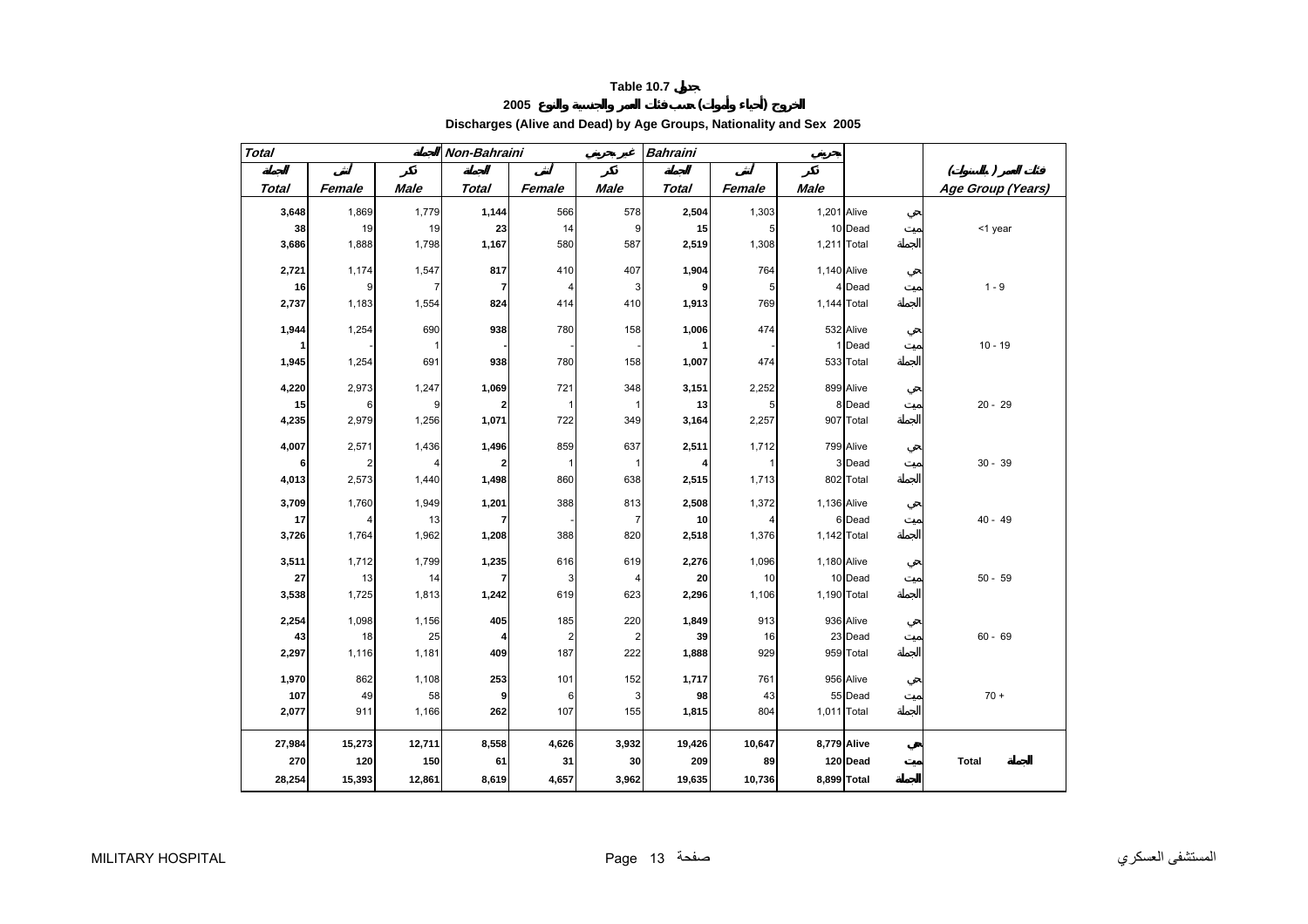## **2005**

**Discharges by Discharged Status, Nationality and Department 2005** 

<span id="page-12-0"></span>

| Grand<br><b>Total</b> | <b>SCBU</b> | <b>Total</b>   | <b>Dental</b> | Opthal-<br>mology | E.N.T. | Paed-<br>iatrics | Obs. &<br>Gyne. | Ortho<br>pedic | Cardiac<br><b>Surgery</b> | Urology | <b>Surgery</b> | General Cardiac<br><b>Medical</b> | <b>Medical</b> | <b>Nationality</b>   | <b>Discharge Status</b>          |
|-----------------------|-------------|----------------|---------------|-------------------|--------|------------------|-----------------|----------------|---------------------------|---------|----------------|-----------------------------------|----------------|----------------------|----------------------------------|
| 50                    |             | 50             |               |                   |        | 18               |                 | ี              |                           |         |                |                                   |                | 12 Bah               |                                  |
| 20                    |             | 20             |               |                   |        |                  |                 |                |                           |         |                |                                   |                | 7 Non-Bah            | Left against medical advice      |
| 70                    |             | 70             |               |                   |        | 25               |                 | ี              |                           |         |                |                                   |                | 19 Total             |                                  |
| 19,324                | 243         | 19,081         | 278           | 531               | 830    | 1,466            | 3,716           | 1,560          | 364                       | 1,276   | 3,656          | 3,382                             | 2,022 Bah      |                      |                                  |
| 8,520                 | 186         | 8,334          | 74            | 188               | 269    | 643              | 2,525           | 630            | 200                       | 539     | 1,573          | 1,335                             |                | 358 Non-Bah          | Discharged home                  |
| 27,844                | 429         | 27,415         | 352           | 719               | 1,099  | 2,109            | 6,241           | 2,190          | 564                       | 1,815   | 5,229          | 4,717                             | 2,380 Total    |                      |                                  |
|                       |             |                |               |                   |        |                  |                 |                |                           |         |                |                                   |                |                      |                                  |
| 30                    |             | 30             |               |                   |        |                  |                 |                |                           |         |                | 16                                |                | 5 Bah                |                                  |
| 8                     |             | 8<br>38        |               |                   |        |                  |                 |                |                           |         |                | 4                                 |                | 2 Non-Bah<br>7 Total | Transferred to local hospitals   |
| 38                    |             |                |               |                   |        |                  |                 |                |                           |         |                | 20                                |                |                      |                                  |
| 14                    |             | 14             |               |                   |        |                  |                 |                |                           |         |                | 10                                |                | 1 Bah                |                                  |
| 5                     |             | 5 <sub>l</sub> |               |                   |        |                  |                 |                |                           |         |                | $\overline{2}$                    |                | 1 Non-Bah            | Discharged to other medical      |
| 19                    |             | 19             |               |                   |        |                  |                 |                |                           |         |                | 12                                |                | 2 Total              | services for consultation        |
| 8                     |             | 8              |               |                   |        |                  |                 |                |                           |         |                |                                   |                | 1 Bah                |                                  |
| 5                     |             | 5 <sub>l</sub> |               |                   |        |                  |                 |                |                           |         |                |                                   |                | Non-Bah              | Discharged to overseas hospitals |
| 13                    |             | 13             |               |                   |        |                  |                 |                |                           |         |                |                                   |                | 1 Total              |                                  |
|                       |             |                |               |                   |        |                  |                 |                |                           |         |                |                                   |                |                      |                                  |
| 209                   |             | 204            |               |                   |        |                  |                 |                | 29                        |         | 19             | 12                                |                | 117 Bah              |                                  |
| 61                    | 12          | 49             |               |                   |        |                  | 10              |                | 10                        |         |                | 5                                 |                | 13 Non-Bah           | Death                            |
| 270                   | 17          | 253            |               |                   |        | 12               | 19              | 6              | 39                        | 8       | 21             | 17                                |                | 130 Total            |                                  |
| 19,635                | 248         | 19,387         | 279           | 531               | 831    | 1,498            | 3,730           | 1,572          | 397                       | 1,285   | 3,679          | 3,427                             | 2,158 Bah      |                      |                                  |
| 8,619                 | 198         | 8,421          | 74            | 188               | 269    | 657              | 2,539           | 633            | 210                       | 539     | 1,578          | 1,353                             |                | 381 Non-Bah          | <b>Total</b>                     |
| 28,254                | 446         | 27,808         | 353           | 719               | 1,100  | 2,155            | 6,269           | 2,205          | 607                       | 1,824   | 5,257          | 4,780                             |                | 2,539 Total          |                                  |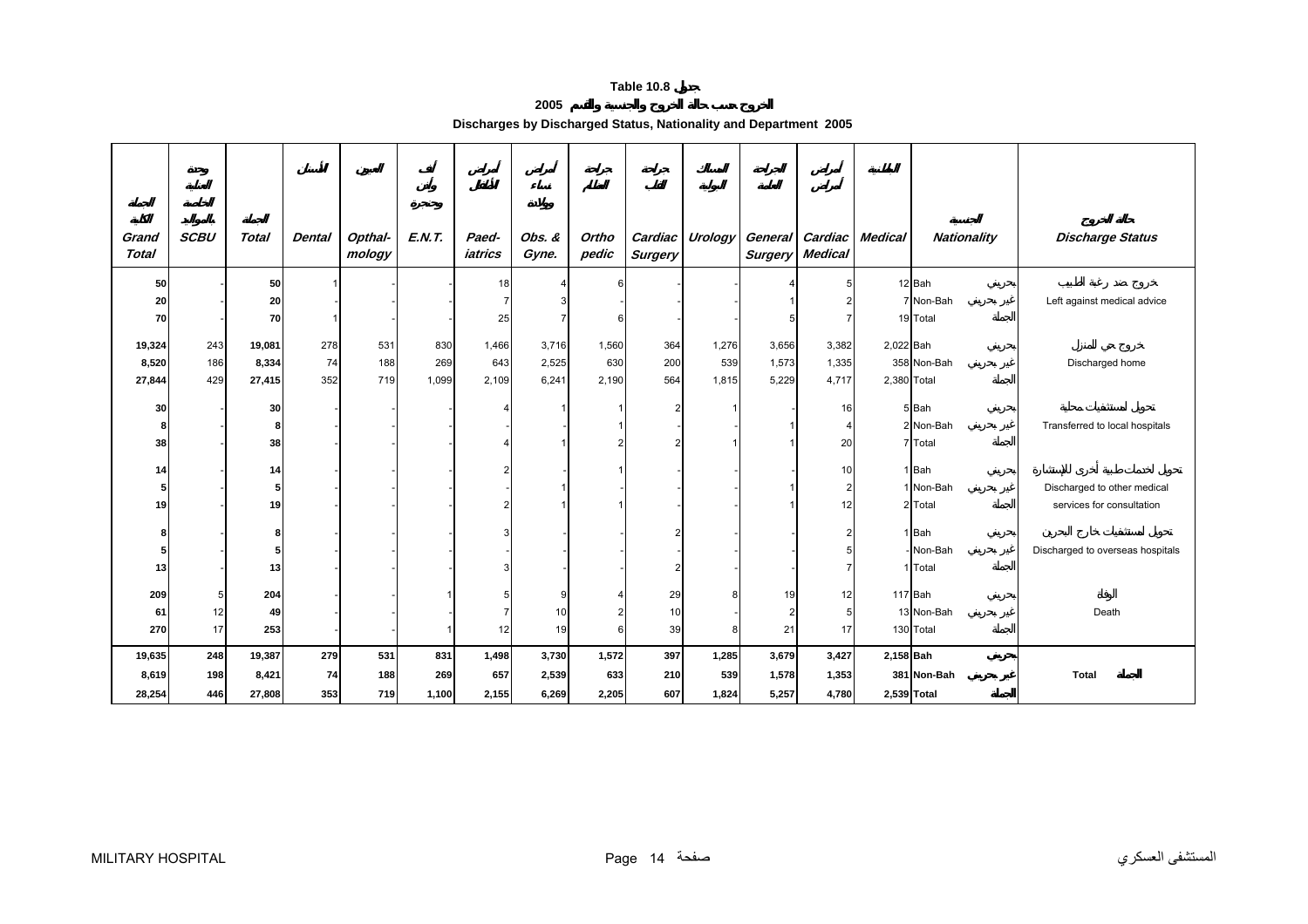**2005** 

| Discharges, DOC, ALS by Principal Diagnosis, Sex and Age Groups 2005 |  |
|----------------------------------------------------------------------|--|
|----------------------------------------------------------------------|--|

<span id="page-13-0"></span>

| <b>Male</b>  |       |                |           |                |                      | Female            |       |           |          |           |                     |                       |                                          |                                              |               |
|--------------|-------|----------------|-----------|----------------|----------------------|-------------------|-------|-----------|----------|-----------|---------------------|-----------------------|------------------------------------------|----------------------------------------------|---------------|
| Age Groups   |       |                |           |                |                      | <b>Age Groups</b> |       |           |          |           |                     |                       |                                          |                                              |               |
| Total        | 60+   | 40-59          | $20 - 39$ | $1 - 19$       | $1\geq$              | <b>Total</b>      | 60+   | 40-59     | 20-39    | $1 - 19$  | 12                  | Grand<br><b>Total</b> | <b>DISCH</b><br><b>DOC</b><br><b>ALS</b> | <b>Principal Diagnosis</b>                   | ICD10<br>Code |
| 441          | 104   | 71             | 47        | 198            | 21                   | 2,000             | 519   | 834       | 446      | 186       | 15                  | 2,441                 | <b>DISCH</b>                             |                                              | A00-B99       |
| 2,324        | 1,143 | 365            | 174       | 581            | 61                   | 3,468             | 1,254 | 921       | 634      | 540       | 119                 | 5,792                 | <b>DOC</b>                               | Infectious & parasitic diseases              |               |
| 5.3          | 11.0  | 5.1            | 3.7       | 2.9            | 2.9                  | 1.7               | 2.4   | 1.1       | 1.4      | 2.9       | 7.9                 | 2.4                   | <b>ALS</b>                               |                                              |               |
|              |       |                |           |                |                      |                   |       |           |          |           |                     |                       |                                          |                                              |               |
| 702          | 204   | 199            | 175       | 116            | 8                    | 405               | 36    | 114       | 186      | 68        | $\overline{1}$      | 1,107                 | <b>DISCH</b>                             |                                              | C00-D49       |
| 2,760        | 1,161 | 785            | 536       | 257            | 21                   | 1,522             | 316   | 598       | 450      | 158       |                     | 4,282                 | <b>DOC</b>                               | Neoplasms                                    |               |
| 3.9          | 5.7   | 3.9            | 3.1       | 2.2            | 2.6                  | 3.8               | 8.8   | 5.2       | 2.4      | 2.3       |                     | 3.9                   | <b>ALS</b>                               |                                              |               |
| 176          | 5     | 13             | 22        | 133            | 3                    | 258               | 18    | 37        | 103      | 97        | $\mathbf{3}$        | 434                   | <b>DISCH</b>                             |                                              | D50-D89       |
| 368          | 20    | 72             | 46        | 218            | 12                   | 551               | 103   | 112       | 220      | 110       | 6                   | 919                   | <b>DOC</b>                               |                                              |               |
| 2.1          | 4.0   | 5.5            | 2.1       | 1.6            | 4.0                  | 2.1               | 5.7   | 3.0       | 2.1      | 1.1       | 2.0                 | 2.1                   | <b>ALS</b>                               | Diseases of the blood & blood-forming organs |               |
|              |       |                |           |                |                      |                   |       |           |          |           |                     |                       |                                          | and disorder involving immune mechanism      |               |
|              | 51    |                |           |                |                      |                   | 36    |           |          |           |                     |                       | <b>DISCH</b>                             |                                              | E00-E90       |
| 173<br>1,103 | 385   | 51<br>433      | 47<br>154 | 22<br>120      | $\overline{c}$<br>11 | 95<br>512         | 215   | 21<br>122 | 25<br>65 | 11<br>102 | $\overline{2}$<br>8 | 268<br>1,615          | <b>DOC</b>                               | Endocrine.Nutritional & Metabolic Diseases   |               |
| 6.4          | 7.5   | 8.5            | 3.3       | 5.5            | 5.5                  | 5.4               | 6.0   | 5.8       | 2.6      | 9.3       | 4.0                 | 6.0                   | <b>ALS</b>                               |                                              |               |
|              |       |                |           |                |                      |                   |       |           |          |           |                     |                       |                                          |                                              |               |
| 8            | -1    | 1              |           | $\overline{4}$ |                      | 601               | 119   | 111       | 356      | 14        | $\overline{1}$      | 609                   | <b>DISCH</b>                             |                                              | F00-F99       |
| 30           | 9     | $\overline{7}$ |           | 12             |                      | 1,448             | 467   | 236       | 698      | 46        | $\overline{1}$      | 1,478                 | <b>DOC</b>                               | Mental & behavioural disorder                |               |
| 3.8          | 9.0   | 7.0            | 1.0       | 3.0            |                      | 2.4               | 3.9   | 2.1       | 2.0      | 3.3       | 1.0                 | 2.4                   | <b>ALS</b>                               |                                              |               |
| 95           | 19    | 24             | 14        | 30             | 8                    | 243               | 22    | 47        | 134      | 37        | 3                   | 338                   | <b>DISCH</b>                             |                                              | G00-G99       |
| 442          | 136   | 122            | 50        | 103            | 31                   | 744               | 142   | 156       | 248      | 115       | 83                  | 1,186                 | <b>DOC</b>                               | Diseases of the nervous system               |               |
| 4.7          | 7.2   | 5.1            | 3.6       | 3.4            | 3.9                  | 3.1               | 6.5   | 3.3       | 1.9      | 3.1       | 27.7                | 3.5                   | <b>ALS</b>                               |                                              |               |
|              |       |                |           |                |                      |                   |       |           |          |           |                     |                       |                                          |                                              |               |
| 136          | 71    | 35             | 9         | 21             |                      | 100               | 9     | 34        | 31       | 26        |                     | 236                   | <b>DISCH</b>                             |                                              | H00-H59       |
| 229          | 125   | 59             | 24        | 21             |                      | 257               | 28    | 104       | 83       | 42        |                     | 486                   | <b>DOC</b>                               | Diseases of the Eye and Adnexa               |               |
| 1.7          | 1.8   | 1.7            | 2.7       | 1.0            |                      | 2.6               | 3.1   | 3.1       | 2.7      | 1.6       |                     | 2.1                   | <b>ALS</b>                               |                                              |               |

*DISCH : Discharges* : *DOC : Days of Care (by number of discharges)* :

*ALS : Average Length of Stay* :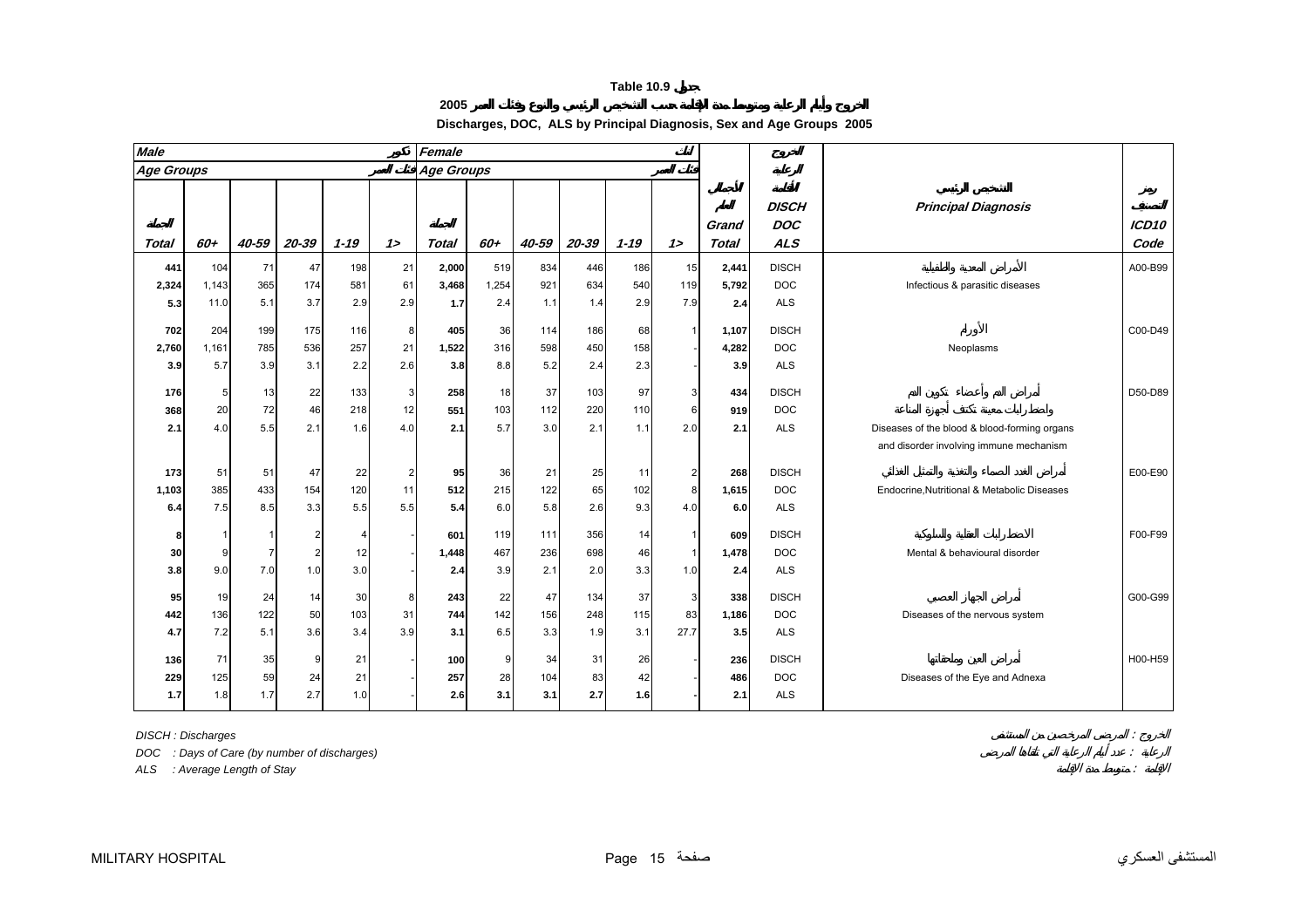# **(Cont'd) Table 10.9 ( )**

**Discharges, DOC, ALS by Principal Diagnosis, Sex and Age Groups 2005**

| <b>Male</b>                         |                                     |                                     |                                     |                                     |                                         | Female                 |                      |                     |                       |                     |                                     |                        |                                          |                                                                 |                           |
|-------------------------------------|-------------------------------------|-------------------------------------|-------------------------------------|-------------------------------------|-----------------------------------------|------------------------|----------------------|---------------------|-----------------------|---------------------|-------------------------------------|------------------------|------------------------------------------|-----------------------------------------------------------------|---------------------------|
| <b>Age Groups</b>                   |                                     |                                     |                                     |                                     |                                         | <b>Age Groups</b>      |                      |                     |                       |                     |                                     |                        |                                          |                                                                 |                           |
| Total                               | 60+                                 | 40-59                               | 20-39                               | $1 - 19$                            | 12                                      | <b>Total</b>           | 60+                  | 40-59               | 20-39                 | $1 - 19$            | 12                                  | Grand<br><b>Total</b>  | <b>DISCH</b><br><b>DOC</b><br><b>ALS</b> | <b>Principal Diagnosis</b>                                      | ICD <sub>10</sub><br>Code |
| 68<br>72<br>1.1                     |                                     | 19<br>2.1                           | 16<br>21<br>1.3                     | 43<br>32<br>0.7                     |                                         | 104<br>177<br>1.7      | 2<br>3<br>1.5        | 8<br>30<br>3.8      | 34<br>74<br>2.2       | 60<br>70<br>1.2     |                                     | 172<br>249<br>1.4      | <b>DISCH</b><br><b>DOC</b><br><b>ALS</b> | Diseases of the Ear and Mustoid process                         | H60-H95                   |
| 1,226<br>6,391<br>5.2               | 493<br>4,130<br>8.4                 | 583<br>1,907<br>3.3                 | 132<br>283<br>2.1                   | 16<br>64<br>4.0                     | $\overline{a}$<br>$\overline{7}$<br>3.5 | 961<br>2,940<br>3.1    | 316<br>1,443<br>4.6  | 287<br>704<br>2.5   | 328<br>618<br>1.9     | 23<br>125<br>5.4    | $\overline{7}$<br>50<br>7.1         | 2,187<br>9,331<br>4.3  | <b>DISCH</b><br><b>DOC</b><br><b>ALS</b> | Diseases of the circulatory system                              | 100-199                   |
| 933<br>2,801<br>3.0                 | 57<br>453<br>7.9                    | 74<br>228<br>3.1                    | 182<br>410<br>2.3                   | 586<br>1,392<br>2.4                 | 34<br>318<br>9.4                        | 538<br>1,623<br>3.0    | 43<br>278<br>6.5     | 55<br>248<br>4.5    | 94<br>210<br>2.2      | 302<br>630<br>2.1   | 44<br>257<br>5.8                    | 1,471<br>4,424<br>3.0  | <b>DISCH</b><br><b>DOC</b><br><b>ALS</b> | Diseases of the respiratory system                              | J00-J99                   |
| 649<br>1,970<br>3.0                 | 64<br>394<br>6.2                    | 204<br>658<br>3.2                   | 225<br>563<br>2.5                   | 149<br>346<br>2.3                   | $\overline{7}$<br>$\overline{9}$<br>1.3 | 392<br>1,098<br>2.8    | 46<br>221<br>4.8     | 120<br>409<br>3.4   | 143<br>326<br>2.3     | 79<br>127<br>1.6    | $\overline{4}$<br>15<br>3.8         | 1,041<br>3,068<br>2.9  | <b>DISCH</b><br><b>DOC</b><br><b>ALS</b> | Diseases of the digestive system                                | K00-K93                   |
| 106<br>324<br>3.1                   | 8<br>49<br>6.1                      | 25<br>73<br>2.9                     | 50<br>126<br>2.5                    | 21<br>66<br>3.1                     | $\overline{a}$<br>10<br>5.0             | 107<br>380<br>3.6      | 13<br>107<br>8.2     | 25<br>102<br>4.1    | 47<br>115<br>2.4      | 22<br>56<br>2.5     |                                     | 213<br>704<br>3.3      | <b>DISCH</b><br><b>DOC</b><br><b>ALS</b> | Diseases of the skin & subcutaneous tissue                      | L00-L99                   |
| 882<br>1,784<br>2.0                 | 77<br>398<br>5.2                    | 246<br>509<br>2.1                   | 438<br>678<br>1.5                   | 120<br>198<br>1.7                   | $\mathbf{1}$<br>$\mathbf{1}$<br>1.0     | 354<br>1,238<br>3.5    | 53<br>320<br>6.0     | 116<br>454<br>3.9   | 110<br>261<br>2.4     | 72<br>201<br>2.8    | 3<br>$\overline{2}$<br>0.7          | 1,236<br>3,022<br>2.4  | <b>DISCH</b><br><b>DOC</b><br><b>ALS</b> | Diseases of the musculoskeletal system and<br>connective tissue | M00-M99                   |
| 615<br>1,990<br>3.2                 | 165<br>862<br>5.2                   | 200<br>562<br>2.8                   | 196<br>373<br>1.9                   | 50<br>178<br>3.6                    | $\overline{4}$<br>15<br>3.8             | 747<br>1,500<br>2.0    | 60<br>379<br>6.3     | 174<br>370<br>2.1   | 451<br>573<br>1.3     | 54<br>157<br>2.9    | 8<br>21<br>2.6                      | 1,362<br>3,490<br>2.6  | <b>DISCH</b><br><b>DOC</b><br><b>ALS</b> | Diseases of genitourinary system                                | N00-N99                   |
| <b>NA</b><br><b>NA</b><br><b>NA</b> | <b>NA</b><br><b>NA</b><br><b>NA</b> | <b>NA</b><br><b>NA</b><br><b>NA</b> | <b>NA</b><br><b>NA</b><br><b>NA</b> | <b>NA</b><br><b>NA</b><br><b>NA</b> | <b>NA</b><br><b>NA</b><br><b>NA</b>     | 4,084<br>12,573<br>3.1 | 238<br>2,391<br>10.0 | 846<br>1,888<br>2.2 | 2,101<br>6,320<br>3.0 | 899<br>1,974<br>2.2 | <b>NA</b><br><b>NA</b><br><b>NA</b> | 4,084<br>12,573<br>3.1 | <b>DISCH</b><br><b>DOC</b><br><b>ALS</b> | Pregnancy, childbirth & the peurperium                          | O00-O99                   |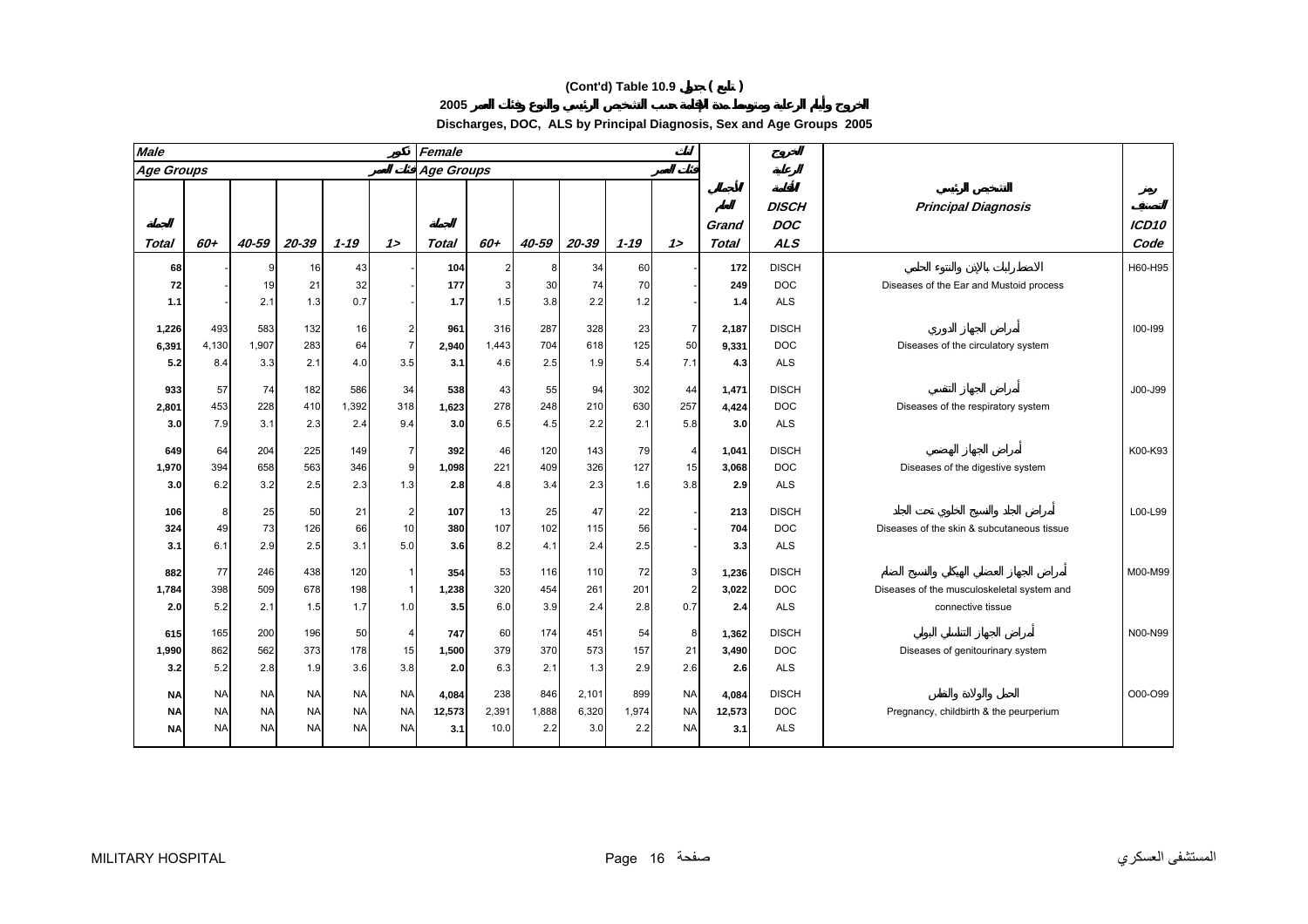# **(Cont'd) Table 10.9 ( )**

| Discharges, DOC, ALS by Principal Diagnosis, Sex and Age Groups 2005 |  |
|----------------------------------------------------------------------|--|
|----------------------------------------------------------------------|--|

| <b>Male</b>       |           |           |           |           |                | Female            |        |       |           |          |                |                       |                                          |                                                    |                           |
|-------------------|-----------|-----------|-----------|-----------|----------------|-------------------|--------|-------|-----------|----------|----------------|-----------------------|------------------------------------------|----------------------------------------------------|---------------------------|
| <b>Age Groups</b> |           |           |           |           |                | <b>Age Groups</b> |        |       |           |          |                |                       |                                          |                                                    |                           |
| Total             | 60+       | 40-59     | 20-39     | $1 - 19$  | 12             | Total             | 60+    | 40-59 | $20 - 39$ | $1 - 19$ | 12             | Grand<br><b>Total</b> | <b>DISCH</b><br><b>DOC</b><br><b>ALS</b> | <b>Principal Diagnosis</b>                         | ICD <sub>10</sub><br>Code |
|                   | <b>NA</b> | <b>NA</b> | <b>NA</b> | <b>NA</b> | 1,333          | 1,406             | 13     | 21    | 18        | 194      | 1,160          | 2,739                 | <b>DISCH</b>                             |                                                    | P00-P96                   |
| 1,333<br>3,313    | <b>NA</b> | <b>NA</b> | <b>NA</b> | <b>NA</b> | 3,313          | 4,121             | 125    | 108   | 55        | 942      | 2,891          | 7,434                 | <b>DOC</b>                               | Certain conditions originating in perinatal period |                           |
| 2.5               | <b>NA</b> | <b>NA</b> | <b>NA</b> | <b>NA</b> | 2.5            | 2.9               | 9.6    | 5.1   | 3.1       | 4.9      | 2.5            | 2.7                   | <b>ALS</b>                               |                                                    |                           |
|                   |           |           |           |           |                |                   |        |       |           |          |                |                       |                                          |                                                    |                           |
| 77                | 9         | 11        | 10        | 39        | 8              | 182               | 21     | 24    | 91        | 35       | 11             | 259                   | <b>DISCH</b>                             |                                                    | Q00-Q99                   |
| 353               | 74        | 78        | 15        | 111       | 75             | 609               | 117    | 57    | 242       | 87       | 106            | 962                   | DOC                                      | Congenital Malformations, Deformations and         |                           |
| 4.6               | 8.2       | 7.1       | 1.5       | 2.8       | 9.4            | 3.3               | 5.6    | 2.4   | 2.7       | 2.5      | 9.6            | 3.7                   | <b>ALS</b>                               | <b>Chromosomal Abnormalities</b>                   |                           |
| 3,318             | 742       | 1,512     | 659       | 358       | 47             | 1,117             | 244    | 353   | 257       | 228      | 35             | 4,435                 | <b>DISCH</b>                             |                                                    | R00-R99                   |
| 6,597             | 2,621     | 2,065     | 785       | 1,007     | 119            | 3,617             | 1,302  | 1,028 | 584       | 491      | 212            | 10,214                | <b>DOC</b>                               |                                                    |                           |
| 2.0               | 3.5       | 1.4       | 1.2       | 2.8       | 2.5            | 3.2               | 5.3    | 2.9   | 2.3       | 2.2      | 6.1            | 2.3                   | <b>ALS</b>                               | Symptoms, Signs and Abnormal Clinical and          |                           |
|                   |           |           |           |           |                |                   |        |       |           |          |                |                       |                                          | Laboratory Findings, not elsewhere classified      |                           |
|                   |           |           |           |           |                |                   |        |       |           |          |                |                       |                                          |                                                    |                           |
| 791               | 48        | 152       | 383       | 202       | 6              | 397               | 67     | 77    | 169       | 79       | 5 <sub>l</sub> | 1,188                 | <b>DISCH</b>                             |                                                    | S00-T98                   |
| 2,522             | 321       | 716       | 993       | 480       | 12             | 1,238             | 288    | 307   | 470       | 169      |                | 3,760                 | <b>DOC</b>                               | Injury, Poisoning and Certain other                |                           |
| 3.2               | 6.7       | 4.7       | 2.6       | 2.4       | 2.0            | 3.1               | 4.3    | 4.0   | 2.8       | 2.1      | 0.8            | 3.2                   | <b>ALS</b>                               | Consequences of external causes                    |                           |
| 473               | 128       | 230       | 35        | 74        | 6              | 174               | 43     | 19    | 42        | 67       | 3              | 647                   | <b>DISCH</b>                             |                                                    | V00-Y98                   |
| 1,048             | 347       | 493       | 86        | 115       | $\overline{7}$ | 525               | 195    | 115   | 86        | 116      | 13             | 1,573                 | <b>DOC</b>                               | External causes of Morbidity and Mortality         |                           |
| 2.2               | 2.7       | 2.1       | 2.5       | 1.6       | 1.2            | 3.0               | 4.5    | 6.1   | 2.0       | 1.7      | 4.3            | 2.4                   | <b>ALS</b>                               |                                                    |                           |
| 659               | 101       | 135       | 54        |           | 306            | 1,128             | 122    | 187   | 404       | 78       | 337            | 1,787                 | <b>DISCH</b>                             |                                                    | Z00-Z99                   |
| 1,402             | 258       | 373       | 136       | 63<br>120 | 515            | 2,503             | 475    | 435   | 750       | 136      | 707            | 3,905                 | <b>DOC</b>                               |                                                    |                           |
|                   |           |           | 2.5       |           |                |                   |        |       |           |          |                |                       |                                          |                                                    |                           |
| 2.1               | 2.6       | 2.8       |           | 1.9       | 1.7            | 2.2               | 3.9    | 2.3   | 1.9       | 1.7      | 2.1            | 2.2                   | <b>ALS</b>                               | Factors influencing health status and              |                           |
|                   |           |           |           |           |                |                   |        |       |           |          |                |                       |                                          | contact with health services                       |                           |
| 12,861            | 2,347     | 3,775     | 2,696     | 2,245     | 1,798          | 15,393            | 2,040  | 3,510 | 5,570     | 2,631    | 1,642          | 28,254                | <b>DISCH</b>                             |                                                    |                           |
| 37,823            | 12,886    | 9,524     | 5,455     | 5,421     | 4,537          | 42,644            | 10,169 | 8,504 | 13,082    | 6,394    | 4,495          | 80,467                | <b>DOC</b>                               | <b>Total</b>                                       |                           |
| 2.9               | 5.5       | 2.5       | 2.0       | 2.4       | 2.5            | 2.8               | 5.0    | 2.4   | 2.3       | 2.4      | 2.7            | 2.8                   | <b>ALS</b>                               |                                                    |                           |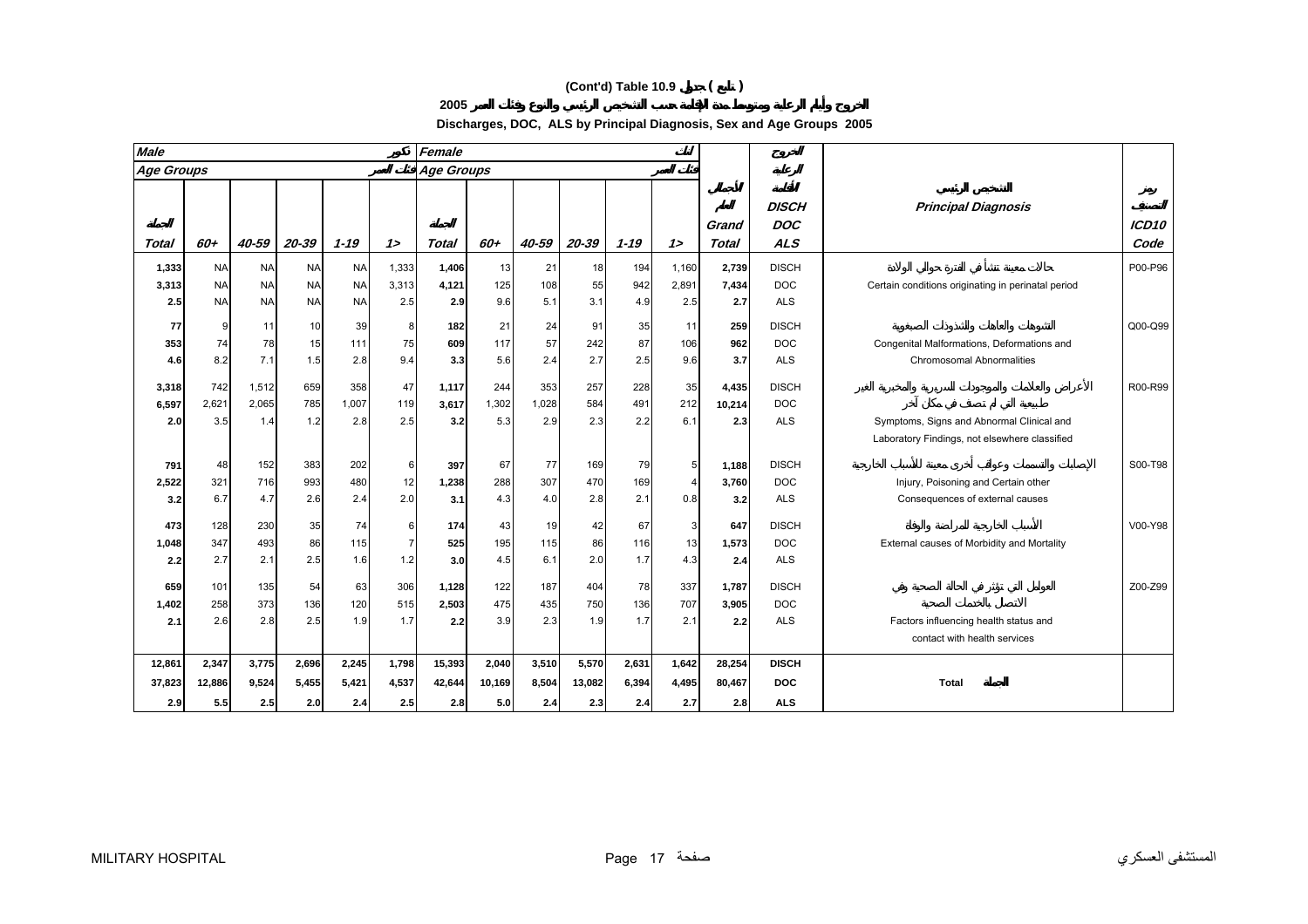<span id="page-16-0"></span>

|              |                |            |                         |               | 48             |                | 48               |            |                    |                                                           |         |
|--------------|----------------|------------|-------------------------|---------------|----------------|----------------|------------------|------------|--------------------|-----------------------------------------------------------|---------|
|              | <b>Total</b>   |            |                         | 48 hrs & over |                |                | Less than 48 hrs |            |                    |                                                           |         |
|              |                |            |                         |               |                |                |                  |            |                    |                                                           | ICD10-  |
| <b>Total</b> | Non-Bah        | <b>Bah</b> | <b>Total</b>            | Non-Bah       | <b>Bah</b>     | <b>Total</b>   | Non-Bah          | <b>Bah</b> | <b>Sex</b>         |                                                           | Code    |
| 10           | $\overline{2}$ | 8          |                         |               |                | 10             | $\overline{a}$   |            | 8 Male             |                                                           | A00-B99 |
| 7            | $\overline{2}$ | 5          |                         |               |                | $\overline{7}$ | $\overline{2}$   |            | 5 Female           | Infectious & parasitic diseases                           |         |
| 17           |                | 13         |                         |               |                | 17             |                  |            | 13 Total           |                                                           |         |
|              |                |            |                         |               |                |                |                  |            |                    |                                                           |         |
| 51           |                | 5<br>5     | 1                       |               |                | 4              |                  |            | 4 Male<br>5 Female |                                                           | C00-D49 |
| 5            |                |            |                         |               |                | 5<br>9         |                  |            |                    | Neoplasms                                                 |         |
| 10           |                | 10         |                         |               |                |                |                  |            | 9 Total            |                                                           |         |
|              |                |            |                         |               |                |                |                  |            | Male               |                                                           | D50-D89 |
|              |                |            |                         |               |                |                |                  |            | Female             | Diseases of the blood & blood-forming organs and disorder |         |
|              |                |            |                         |               |                |                |                  |            | Total              | involving immune mechanism                                |         |
|              |                |            |                         |               |                |                |                  |            | Male               |                                                           | E00-E90 |
|              |                |            |                         |               |                |                |                  |            | Female             | Endocrine, Nutritional & Metabolic Diseases               |         |
|              |                |            |                         |               |                | -1             |                  |            | Total              |                                                           |         |
|              |                |            |                         |               |                |                |                  |            |                    |                                                           |         |
|              |                |            |                         |               |                | 1              |                  |            | Male               |                                                           | F00-F99 |
|              |                |            |                         |               |                |                |                  |            | Female             | Mental & behavioural disorder                             |         |
|              |                |            |                         |               |                | 1              |                  |            | Total              |                                                           |         |
|              |                |            |                         |               |                |                |                  |            | 2 Male             |                                                           | G00-G99 |
|              |                |            |                         |               |                |                |                  |            | Female             | Diseases of the nervous system                            |         |
| Δ            | $\overline{2}$ | 2          |                         |               |                | 4              | 2                |            | 2 Total            |                                                           |         |
|              |                |            |                         |               |                |                |                  |            |                    |                                                           |         |
| 73           | 12             | 61         | 10                      |               | 10             | 63             | 12               |            | 51 Male            |                                                           | 100-199 |
| 49           | 6              | 43         | $\overline{\mathbf{4}}$ |               | 4 <sup>1</sup> | 45             | 6                |            | 39 Female          | Diseases of the circulatory system                        |         |
| 122          | 18             | 104        | 14                      |               | 14             | 108            | 18               |            | 90 Total           |                                                           |         |
| 10           |                | 9          | 3                       |               | 3              | 7              |                  |            | 6 Male             |                                                           | J00-J99 |
| 14           | 3              | 11         | 1                       |               |                | 13             | 3                |            | 10 Female          | Diseases of the respiratory system                        |         |
| 24           |                | 20         | 4                       |               |                | 20             |                  |            | 16 Total           |                                                           |         |
|              |                |            |                         |               |                |                |                  |            |                    |                                                           |         |
| 7            |                | 6          | $\mathbf{2}$            |               |                | 5              |                  |            | 4 Male             |                                                           | K00-K93 |
| 7            |                | 6          | 1                       |               |                | 6              |                  |            | 5 Female           | Diseases of the digestive system                          |         |
| 14           |                | 12         | 3                       |               |                | 11             |                  |            | 9 Total            |                                                           |         |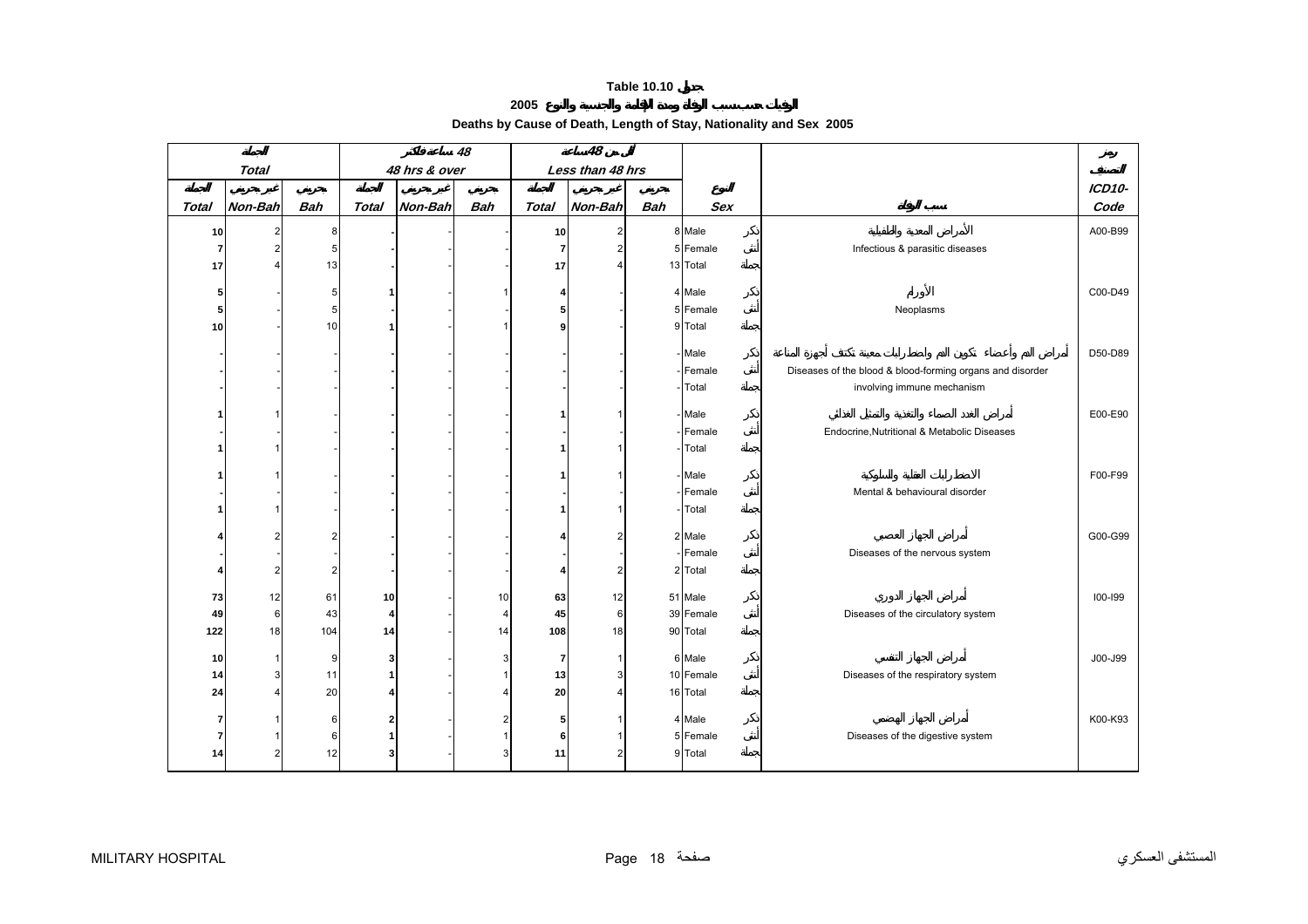# **(Cont'd) Table 10.10 ( )**

**Deaths by Cause of Death, Length of Stay, Nationality and Sex 2005** 

|                |              |            |       |               | 48         |                 | 48               |            |            |                                                                |               |
|----------------|--------------|------------|-------|---------------|------------|-----------------|------------------|------------|------------|----------------------------------------------------------------|---------------|
|                | <b>Total</b> |            |       | 48 hrs & over |            |                 | Less than 48 hrs |            |            |                                                                |               |
|                |              |            |       |               |            |                 |                  |            |            |                                                                | <b>ICD10-</b> |
| Total          | Non-Bah      | <b>Bah</b> | Total | Non-Bah       | <b>Bah</b> | <b>Total</b>    | Non-Bah          | <b>Bah</b> | <b>Sex</b> |                                                                | Code          |
|                |              |            |       |               |            | 1               |                  |            | 1 Male     |                                                                | N00-N99       |
|                |              |            |       |               |            | 5               |                  |            | 4 Female   | Diseases of genitourinary system                               |               |
|                |              |            |       |               |            | 6               |                  |            | 5 Total    |                                                                |               |
|                |              |            |       |               |            |                 |                  |            |            |                                                                |               |
|                |              |            |       |               |            |                 |                  |            | - Male     |                                                                | O00-O99       |
|                |              |            |       |               |            |                 |                  |            | - Female   | Pregnancy, childbirth & the peurperium                         |               |
|                |              |            |       |               |            |                 |                  |            | Total      |                                                                |               |
|                |              |            |       |               |            | 9               | 3                |            | 6 Male     |                                                                | P00-P96       |
|                |              |            |       |               |            | 6               |                  |            | 3 Female   | Certain conditions originating in perinatal period             |               |
|                |              |            |       |               |            | 15              | հ                |            | 9 Total    |                                                                |               |
|                |              |            |       |               |            |                 |                  |            |            |                                                                |               |
| 5              | 2            |            |       |               |            | 4               |                  |            | 3 Male     |                                                                | Q00-Q99       |
| 11             | 9            |            |       |               |            | 9               |                  |            | 2 Female   | Congenital Malformations, Deformations                         |               |
| 16             | 11           |            |       |               |            | 13              |                  |            | 5 Total    | and Chromosomal Abnormalities                                  |               |
| 5              |              |            |       |               |            | 4               |                  |            | 4 Male     |                                                                | R00-R99       |
| 6              |              |            |       |               |            | $6 \mid$        |                  |            | 3 Female   |                                                                |               |
| 11             |              |            |       |               |            | 10 <sup>1</sup> |                  |            | 7 Total    | Symptoms, Signs and Abnormal Clinical and Laboratory Findings, |               |
|                |              |            |       |               |            |                 |                  |            |            | not elsewhere classified                                       |               |
|                |              |            |       |               |            |                 |                  |            |            |                                                                |               |
| 13             | 2            | 11         |       |               |            | 13              | 2                |            | 11 Male    | Injury, Poisoning and Certain other                            | S00-T98       |
| $\overline{7}$ |              | 5          |       |               |            | $\overline{7}$  | 2                |            | 5 Female   |                                                                |               |
| 20             |              | 16         |       |               |            | 20              |                  |            | 16 Total   | Consequences of external causes                                |               |
| 6              |              |            |       |               |            | 6               |                  |            | 3 Male     |                                                                | V01-Y98       |
|                |              |            |       |               |            | 3 <sub>l</sub>  |                  |            | 2 Female   | External causes of Morbidity and Mortality                     |               |
| 9              |              | 5          |       |               |            | 9 <sub>l</sub>  | Δ                |            | 5 Total    |                                                                |               |
| 150            | 30           | 120        | 18    |               | 17         | 132             | 29               |            | 103 Male   |                                                                |               |
| 120            | 31           | 89         | 8     |               | 6          | 112             | 29               |            | 83 Female  | <b>Total</b>                                                   |               |
|                |              |            |       |               |            |                 |                  |            |            |                                                                |               |
| 270            | 61           | 209        | 26    |               | 23         | 244             | 58               |            | 186 Total  |                                                                |               |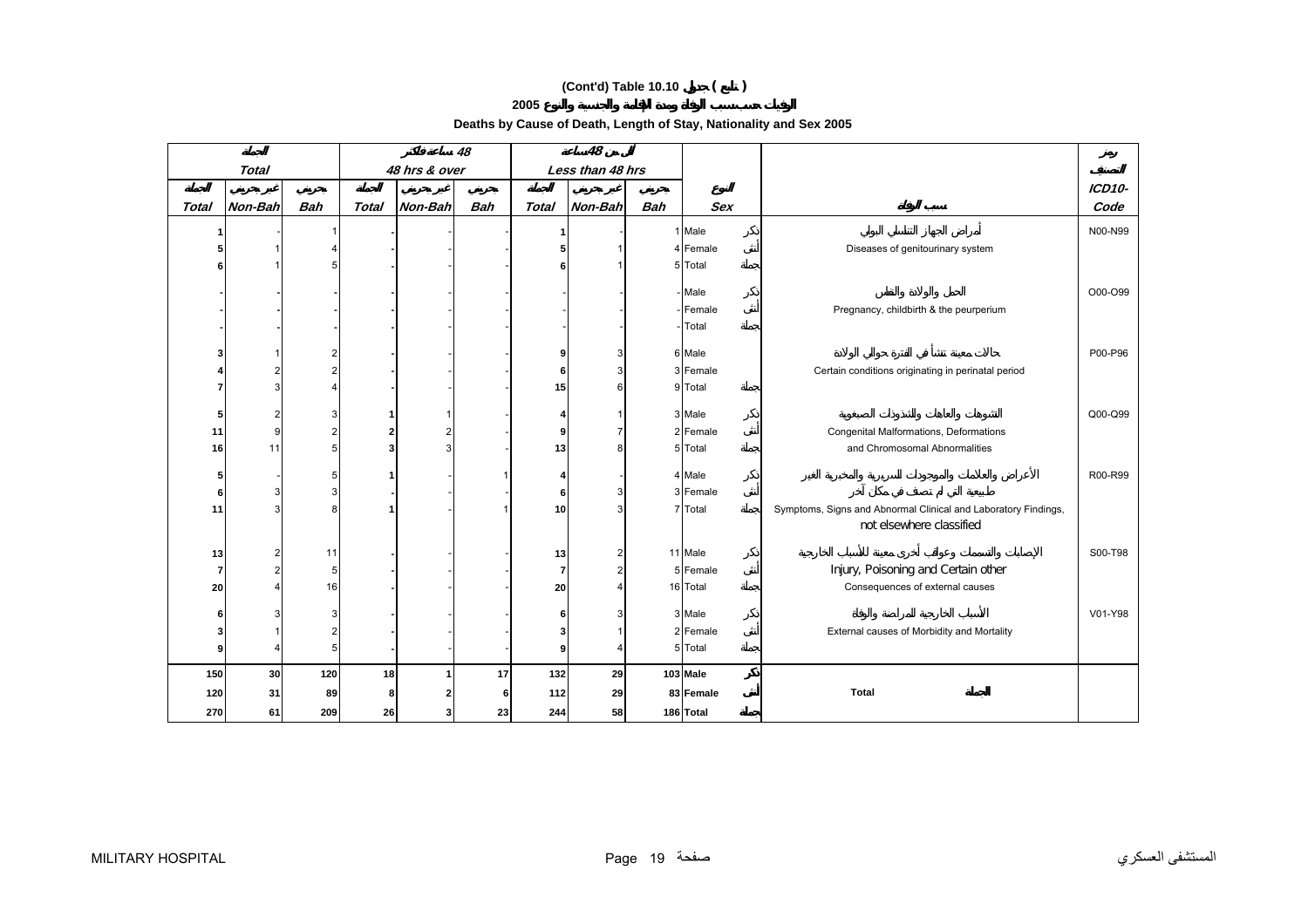|--|

**Out-Patient Visits by Department 2001- 2005** 

<span id="page-18-0"></span>

|                            | 2005  |           | 2004  |         | 2003      |           | 2002      |           | 2001      |           |  |
|----------------------------|-------|-----------|-------|---------|-----------|-----------|-----------|-----------|-----------|-----------|--|
|                            |       |           |       |         |           |           |           |           |           |           |  |
|                            |       |           |       |         |           |           |           |           |           |           |  |
| <b>Description</b>         | %     | No.       | $\%$  | No.     | %         | No.       | %         | No.       | %         | No.       |  |
| Accident & Emergency       | 19.0  | 87,599    | 19.2  | 82,167  | 20.9      | 86,853    | 21.1      | 82,376    | 18.5      | 75,827    |  |
| Road traffic accidents     | 0.5   | 2,304     | 0.5   | 2,279   | 0.5       | 2,140     | 0.5       | 1,895     | 0.4       | 1,719     |  |
| General practice           | 36.1  | 166,607   | 35.5  | 151,514 | 34.5      | 143,772   | 35.8      | 139,729   | 40.4      | 165,971   |  |
| Dental clinic              | 5.3   | 24,554    | 5.2   | 22,195  | 6.0       | 24,827    | 5.8       | 22,821    | 5.0       | 20,705    |  |
| Pre-Employment Examination |       | <b>NA</b> | 1.4   | 6,024   | 0.9       | 3,712     | 1.2       | 4,553     | 0.8       | 3,241     |  |
| <b>Consultant clinics:</b> |       |           |       |         |           |           |           |           |           |           |  |
| Medical                    | 4.4   | 20,411    | 4.1   | 17,670  | 3.0       | 12,285    | 3.4       | 13,241    | 3.1       | 12,547    |  |
| Surgical                   | 3.1   | 14,448    | 2.8   | 12,071  | 2.9       | 12,123    | 2.9       | 11,466    | 2.6       | 10,642    |  |
| Orthopedics                | 4.0   | 18,568    | 3.8   | 16,392  | 3.8       | 15,689    | 2.7       | 10,587    | 4.1       | 16,830    |  |
| Antenatal                  | 6.6   | 30,351    | 6.8   | 29,153  | 7.0       | 29,275    | 5.8       | 22,475    | 5.9       | 24,330    |  |
| Paediatrics                | 2.6   | 12,043    | 2.5   | 10,595  | 2.4       | 10,167    | 2.8       | 10,771    | 2.8       | 11,327    |  |
| E.N.T.                     | 3.1   | 14,198    | 3.2   | 13,603  | 3.3       | 13,807    | 3.6       | 13,960    | 3.7       | 15,148    |  |
| Urology                    | 1.6   | 7,526     | 1.6   | 6,781   | 1.8       | 7,399     | 1.9       | 7,319     | 2.2       | 9,187     |  |
| Dermatology                | 2.2   | 10,172    | 2.2   | 9,223   | 2.3       | 9,629     | 2.5       | 9,638     | 2.5       | 10,350    |  |
| Trauma                     | 2.0   | 9,247     | 2.0   | 8,370   | 1.9       | 7,707     | 2.2       | 8,632     | 1.0       | 3,982     |  |
| Psychiatric                | 0.1   | 670       | 0.1   | 338     | 0.1       | 402       | 0.3       | 1,010     | 0.1       | 456       |  |
| Opthalmology               | 2.7   | 12,516    | 3.0   | 12,912  | 3.4       | 14,054    | 2.3       | 8,960     | 3.1       | 12,635    |  |
| <b>IVF</b>                 | 0.5   | 2,481     | 0.6   | 2,465   | 0.6       | 2,682     | 0.8       | 3,106     | 0.9       | 3,752     |  |
| Speech Therapy             | 0.7   | 3,255     | 0.8   | 3,420   | 0.9       | 3,681     | 0.8       | 3,002     | 0.3       | 1,149     |  |
| Sub-Total                  | 94.8  | 436,950   | 95.3  | 407,172 | 96.2      | 400,204   | 96.2      | 375,541   | 97.4      | 399,798   |  |
| <b>Cardiac Center</b>      |       |           |       |         |           |           |           |           |           |           |  |
| Cardiac Medical            | 4.6   | 21,044    | 4.4   | 18,755  | 3.8       | 16,007    | 3.8       | 14,651    | 2.6       | 10,586    |  |
| Chest Pain Clinic          | 0.7   | 3,103     | 0.3   | 1,181   | <b>NA</b> | <b>NA</b> | <b>NA</b> | <b>NA</b> | <b>NA</b> | <b>NA</b> |  |
| <b>Grand Total</b>         | 100.0 | 461,097   | 100.0 | 427,108 | 100.0     | 416,211   | 100.0     | 390,192   | 100.0     | 410,384   |  |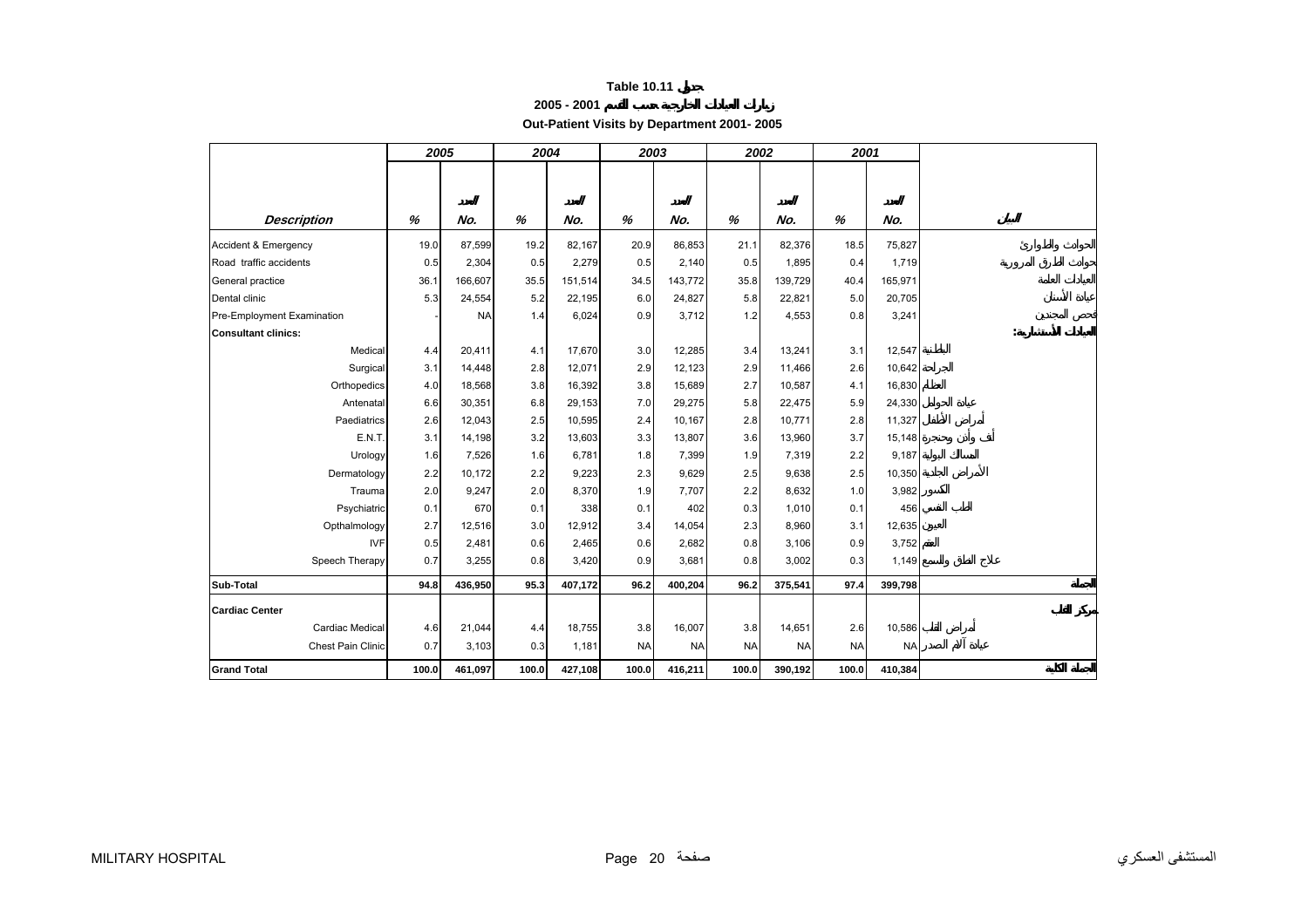**Figure 10.1**

**2005**



<span id="page-19-0"></span>

Reference: Table 10.11

مرجع: جدول 10.11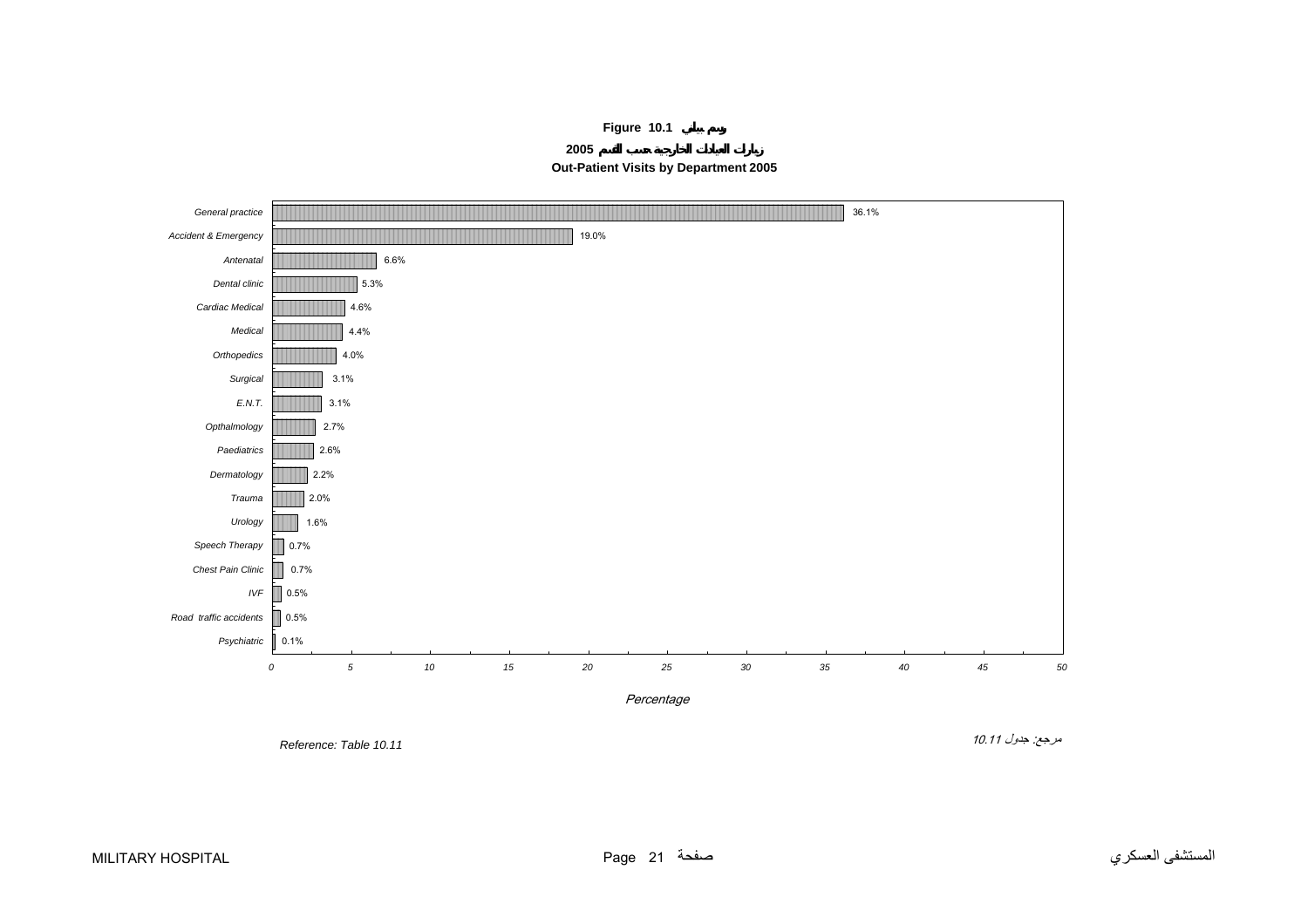#### **2005**

#### **Medical and Allied Health Manpower by Category, Nationality and Sex 2005**

<span id="page-20-0"></span>

|                                                            | <b>Total</b> |        |             | Non-Bahraini الجملة |        |             | Bahraini غير بحريني |        | بحريني |  |
|------------------------------------------------------------|--------------|--------|-------------|---------------------|--------|-------------|---------------------|--------|--------|--|
|                                                            |              |        |             |                     |        |             |                     |        |        |  |
|                                                            | الجعلة       | أننسى  | نكر         | الجعلة              | أنشى   | نكر         | الجملة              | أنشى   | نكر    |  |
| Category                                                   | <b>Total</b> | Female | <b>Male</b> | <b>Total</b>        | Female | <b>Male</b> | <b>Total</b>        | Female | Male   |  |
| Physicians                                                 | 210          | 71     | 139         | 76                  | 15     | 61          | 134                 | 56     | 78     |  |
| Dentists                                                   | 10           |        | 6           | 2                   |        |             |                     |        |        |  |
| Pharmacists & Technicians                                  | 38           | 33     |             | 17                  | 13     |             | 21                  | 20     |        |  |
| Nurses*                                                    | 706          | 632    | 74          | 414                 | 402    | 12          | 292                 | 230    | 62     |  |
| <b>Practical Nurses</b>                                    | 86           | 63     | 23          |                     | 6      |             | 80                  | 57     | 23     |  |
| Dental Hygienists & Technicians                            |              |        |             |                     |        |             |                     |        |        |  |
| Laboratory Technologists & Technicians                     | 69           | 57     | 12          | 17                  | 14     |             | 52                  | 43     |        |  |
| Radiographers and Technicians                              | 36           | 26     | 10          | 12                  |        |             | 24                  | 22     |        |  |
| Physiotherapists, Occupational Therapists<br>& Technicians | 26           | 13     | 13          | 6                   |        |             | 20                  | 13     |        |  |
| Prosthetic, Orthotics Technicians                          |              |        |             |                     |        |             |                     |        |        |  |
| Anaesthesia Technician                                     | 12           |        | 12          |                     |        |             |                     |        |        |  |
| Audio Visual Technician                                    |              | 2      |             |                     |        |             |                     |        |        |  |
| Electro Cardiogram technician                              | 12           | g      |             |                     |        |             |                     |        |        |  |
| Psychiatric Techician                                      |              |        |             |                     |        |             |                     |        |        |  |
| Paramedic and Respiratory Specialist                       | 42           |        | 42          |                     |        |             | 41                  |        | 41     |  |

\* Nurses excluding practical nurses and other grades below staff nurse . . : *\**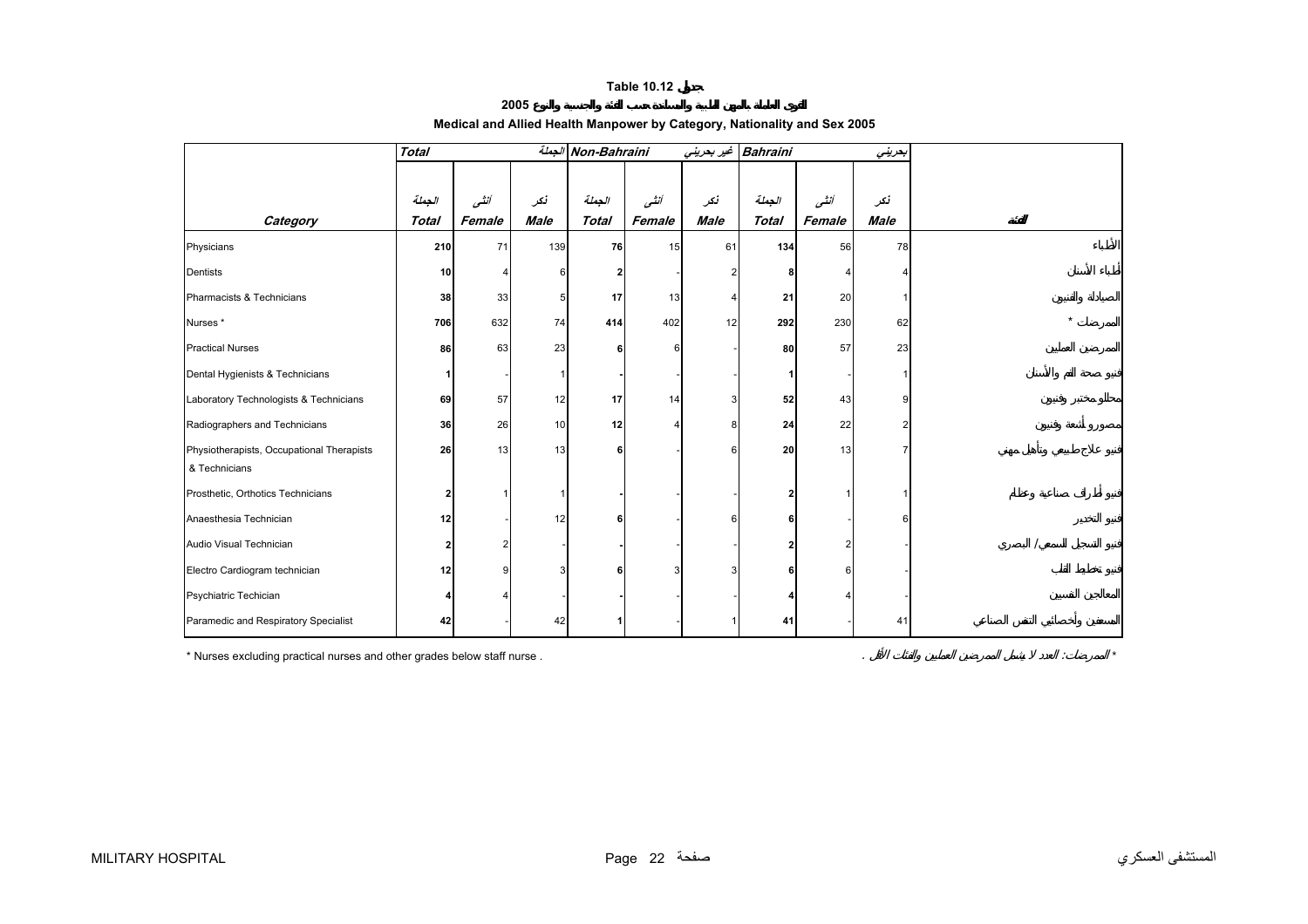| <b>Table 10.13</b> |  |  |
|--------------------|--|--|
|--------------------|--|--|

**Dental Procedures 2001 - 2005** 

<span id="page-21-0"></span>

|                      |       | 2005   | 2004  |        |       | 2003   |           | 2002      |           | 2001      |  |
|----------------------|-------|--------|-------|--------|-------|--------|-----------|-----------|-----------|-----------|--|
| <b>Procedures</b>    | %     | No.    | %     | No.    | %     | No.    | %         | No.       | %         | No.       |  |
| Extraction           |       |        |       |        |       |        |           |           |           |           |  |
| Decidious            | 2.9   | 720    | 3.2   | 712    | 3.3   | 779    | 4.1       | 839       | 4.3       | 843       |  |
| Permanent            | 6.3   | 1,541  | 5.8   | 1,280  | 7.9   | 1,836  | 9.6       | 1,957     | 8.8       | 1,746     |  |
| Restoration          |       |        |       |        |       |        |           |           |           |           |  |
| Amalgam              | 3.9   | 947    | 3.9   | 871    | 4.3   | 1,001  | 3.6       | 733       | 5.7       | 1,124     |  |
| Plastic              | 9.2   | 2,262  | 9.7   | 2,151  | 10.7  | 2,492  | 10.4      | 2,123     | 6.9       | 1,370     |  |
| Temporary            | 3.5   | 870    | 5.4   | 1,209  | 6.8   | 1,597  | 7.6       | 1,540     | 9.4       | 1,867     |  |
| Periodontal disease  | 3.4   | 834    | 2.5   | 546    | 3.4   | 789    | 3.5       | 709       | 1.5       | 304       |  |
| Scaling & polishing  | 12.2  | 3,001  | 17.6  | 3,898  | 17.7  | 4,135  | 17.3      | 3,518     | 15.6      | 3,093     |  |
| Root canal treatment | 3.6   | 893    | 2.5   | 544    | 3.2   | 748    | 3.4       | 685       | 2.7       | 545       |  |
| Treatment            | 16.8  | 4,117  | 17.3  | 3,848  | 15.3  | 3,572  | 15.2      | 3,103     | 16.0      | 3,178     |  |
| Surgical treatment   | 1.8   | 443    | 2.2   | 486    | 1.3   | 300    | 0.8       | 167       | 0.7       | 131       |  |
| Orthodontics         | 9.9   | 2,437  | 6.5   | 1,432  | 5.5   | 1,277  | 6.8       | 1,385     | 7.7       | 1,533     |  |
| Prosthesis           | 7.8   | 1,916  | 5.4   | 1,202  | 5.0   | 1,178  | <b>NA</b> | <b>NA</b> | <b>NA</b> | <b>NA</b> |  |
| <b>Others</b>        | 18.6  | 4,573  | 18.1  | 4,016  | 15.6  | 3,632  | 17.7      | 3,594     | 20.6      | 4,085     |  |
| <b>Total</b>         | 100.0 | 24,554 | 100.0 | 22,195 | 100.0 | 23,336 | 100.0     | 20,353    | 100.0     | 19,819    |  |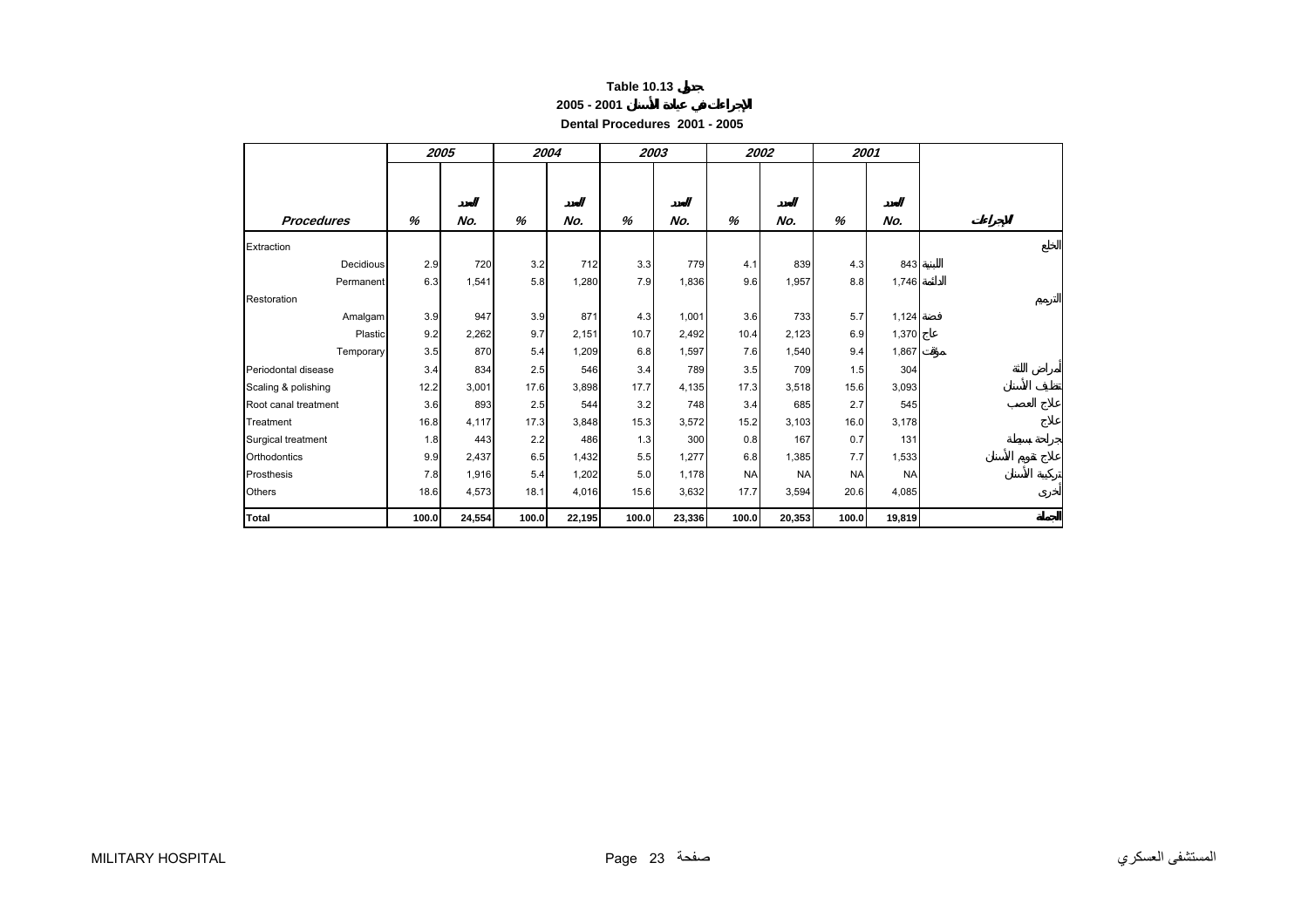#### **2005 - 2001**

**Surgical Procedures 2001 - 2005** 

<span id="page-22-0"></span>

|                           | 2005  |        | 2004  |        |       | 2003   | 2002  |        | 2001  |                    |              |
|---------------------------|-------|--------|-------|--------|-------|--------|-------|--------|-------|--------------------|--------------|
|                           |       |        |       |        |       |        |       |        |       |                    |              |
|                           |       |        |       |        |       |        |       |        |       |                    |              |
| Department/Procedure      | %     | No.    | %     | No.    | %     | No.    | %     | No.    | %     | No.                |              |
| Surgical                  | 13.0  | 1,727  | 13.3  | 1,552  | 11.1  | 1,261  | 14.9  | 1,838  | 14.8  | 1,725              |              |
| Opthalmology              | 1.8   | 240    | 3.6   | 420    | 3.0   | 338    | 3.5   | 430    | 4.1   | 478                |              |
| Orthopedics               | 13.0  | 1,722  | 13.8  | 1,611  | 13.6  | 1,548  | 13.4  | 1,651  | 13.2  | 1,538              |              |
| <b>E.N.T.</b>             | 7.6   | 1,007  | 6.0   | 701    | 6.9   | 778    | 7.1   | 878    | 7.1   | 831                |              |
| Urology                   | 9.1   | 1,212  | 8.4   | 981    | 9.2   | 1,046  | 7.1   | 874    | 8.9   | 1,035              |              |
| Obstetrics/Gynecology     | 14.8  | 1,964  | 13.6  | 1,586  | 13.9  | 1,575  | 12.3  | 1,510  | 11.9  | 1,392              |              |
| Dental                    | 2.1   | 284    | 2.7   | 320    | 2.7   | 301    | 2.4   | 301    | 3.5   | 409                |              |
| E.S.W.L.                  | 2.2   | 290    | 0.4   | 43     | 1.9   | 218    | 2.6   | 317    | 2.3   | 272                |              |
| <b>LASIK</b>              | 2.9   | 383    | 5.0   | 579    | 4.7   | 531    | 5.5   | 684    | 2.4   | 281                |              |
| <b>Cardiac Operations</b> | 2.8   | 372    | 3.5   | 412    | 3.3   | 377    | 3.0   | 368    | 3.3   | 385                | عمليات القلب |
| Cardiac Catheterization   | 14.1  | 1,873  | 13.6  | 1,589  | 12.5  | 1,414  | 9.8   | 1,207  | 9.4   | 1,103              |              |
| Amaliyath Laser (E.N.T.)  | 3.0   | 395    | 2.8   | 329    | 2.4   | 269    | 2.6   | 316    | 3.0   | 349                |              |
| Day Case Unit             |       |        |       |        |       |        |       |        |       |                    |              |
| General                   | 1.3   | 171    | 2.8   | 327    | 4.9   | 558    | 4.8   | 586    | 5.0   | 585                |              |
| Endoscopies               |       |        |       |        |       |        |       |        |       |                    |              |
| Gastroscopy               | 8.1   | 1,072  | 7.4   | 868    | 7.4   | 838    | 8.3   | 1,023  | 8.6   | 1,007              |              |
| L. Colnoscopy             | 2.1   | 280    | 2.0   | 228    | 1.7   | 191    | 1.5   | 180    | 1.0   | 113(               |              |
| F. Colnoscopy             | 1.6   | 211    | 0.7   | 86     | 0.7   | 77     | 0.9   | 113    | 1.0   | $119$ <sup>(</sup> |              |
| <b>ERCP</b>               | 0.3   | 44     | 0.4   | 48     | 0.2   | 22     | 0.3   | 36     | 0.3   | 34                 |              |
| Bronchoscopy              | 0.2   | 22     | 0.1   | 8      | 0.1   | 9      | 0.1   | 14     | 0.2   | 18                 |              |
| Total                     | 100.0 | 13,269 | 100.0 | 11,688 | 100.0 | 11,351 | 100.0 | 12,326 | 100.0 | 11,674             |              |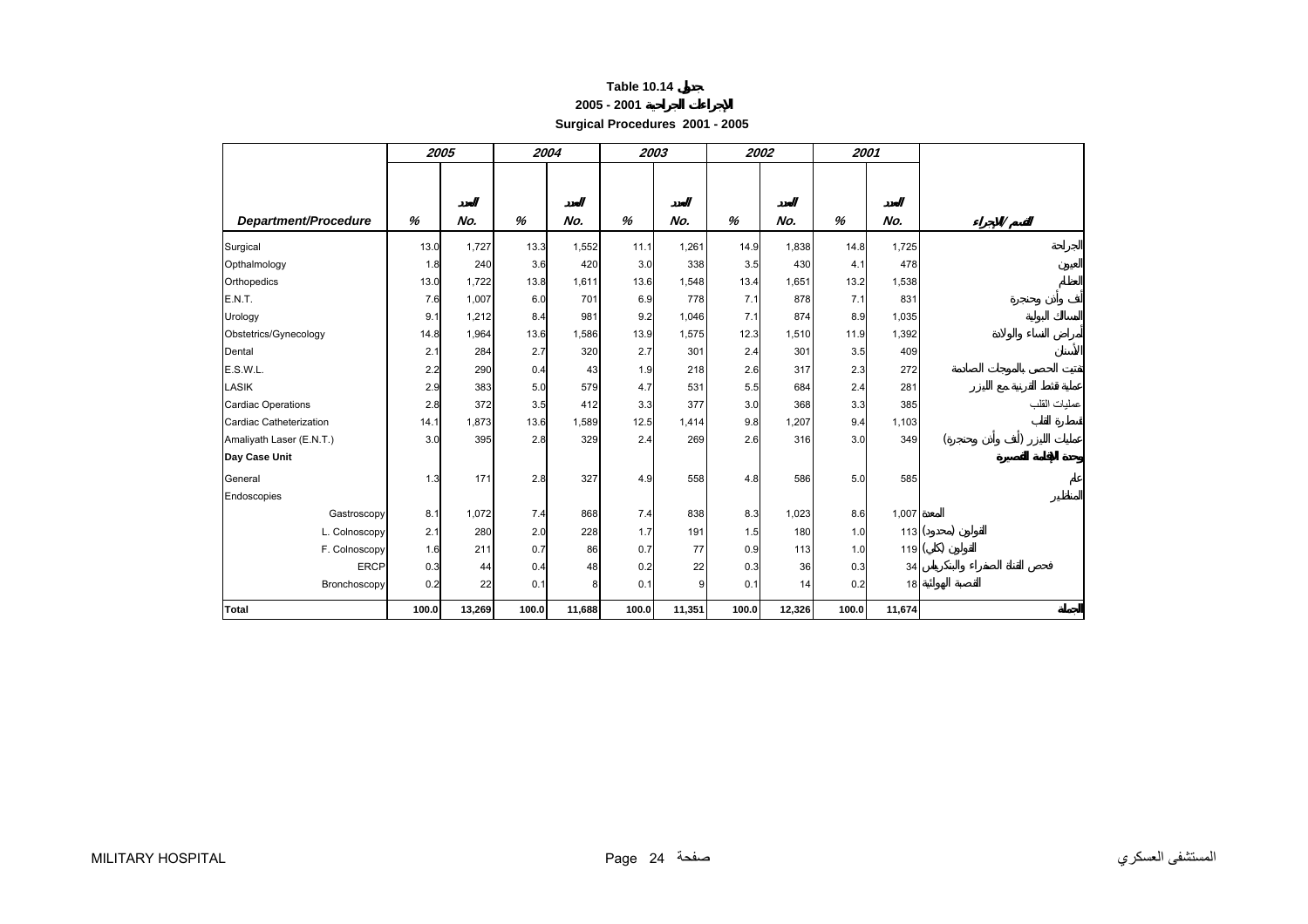#### **2005 - 2001**

**Laboratory Tests 2001 - 2005** 

<span id="page-23-0"></span>

| <b>Type of Test</b> | 2005    | 2004    | 2003    | 2002    | 2001    |
|---------------------|---------|---------|---------|---------|---------|
| Histology           | 11,047  | 4,315   | 4,538   | 4,673   | 4,623   |
| Cytology            | 6,206   | 4,567   | 4,463   | 5,102   | 4,920   |
| Microbiology        | 62,010  | 57,664  | 53,997  | 55,056  | 53,982  |
| Haematology         | 162,322 | 156,037 | 130,998 | 115,375 | 112,732 |
| <b>Blood Bank</b>   | 36,503  | 41,545  | 41,655  | 55,863  | 49,647  |
| Biochemistry        | 433,407 | 387,414 | 332,661 | 298,578 | 261,304 |
| Serology            | 77,382  | 75,576  | 65,534  | 67,615  | 61,784  |
| Total               | 788,877 | 727,118 | 633,846 | 602,262 | 548,992 |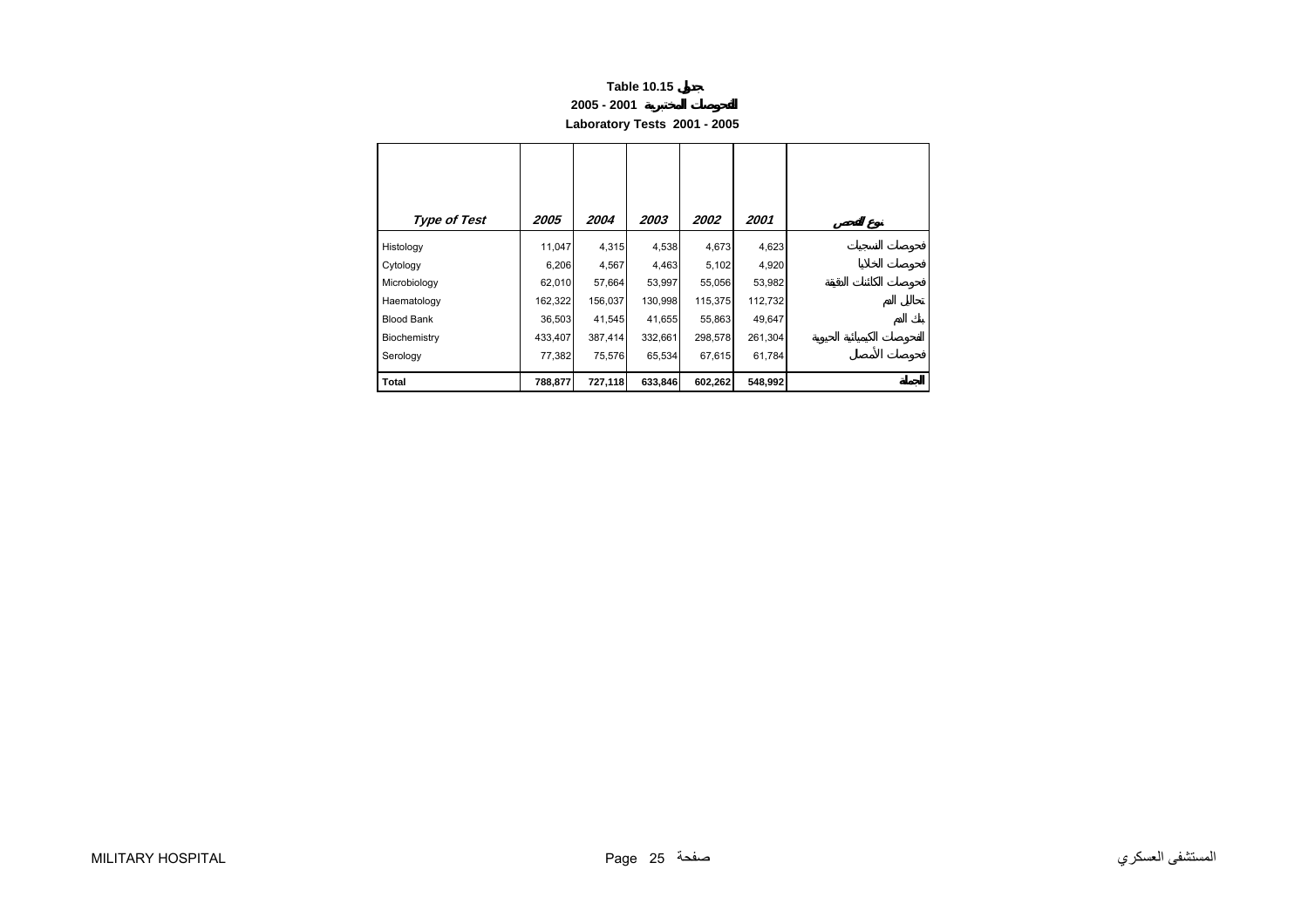#### **2005 - 2001**

**Radiology Procedures 2001 - 2005** 

<span id="page-24-0"></span>

| <b>Type of Procedure</b>                   | 2005   | 2004   | 2003   | 2002   | 2001   |  |  |
|--------------------------------------------|--------|--------|--------|--------|--------|--|--|
| Skull, Mastoids, I.A.M. facial bones       | 2,552  | 2,934  | 4,752  | 4,155  | 5,018  |  |  |
| and Mandible joints                        |        |        |        |        |        |  |  |
| Cervical spine and thoracic spine          | 7,438  | 6,881  | 7,215  | 6,656  | 6,343  |  |  |
| Long bones & short bones                   | 11,533 | 10,106 | 10,155 | 9,824  | 8,986  |  |  |
| Shoulder, elbow, wrist, knee, ankle & hip  | 11,731 | 10,075 | 10,710 | 9,789  | 9,240  |  |  |
| Chest (including ribs, sternum & scapulae) | 22,108 | 20,960 | 19,550 | 19,746 | 17,387 |  |  |
| Abdomen (including pelvis)                 | 7,536  | 7,875  | 8,394  | 7,836  | 7,507  |  |  |
| Special procedures                         | 1,958  | 2,145  | 2,173  | 2,154  | 2,609  |  |  |
| C.T. scan                                  | 4,035  | 3,188  | 3,047  | 2,927  | 2,827  |  |  |
| Ultra sound                                | 11,253 | 10,230 | 10,527 | 10,274 | 11,036 |  |  |
| Mammography                                | 562    | 421    | 518    | 426    | 452    |  |  |
| Nuclear medicine                           | 49     | 363    | 475    | 497    | 501    |  |  |
| Magnetic Resonace Imaging                  | 2,553  | 2,285  | 2,502  | 1,626  | 1,525  |  |  |
| Total                                      | 83,308 | 77,463 | 80,018 | 75,910 | 73,431 |  |  |